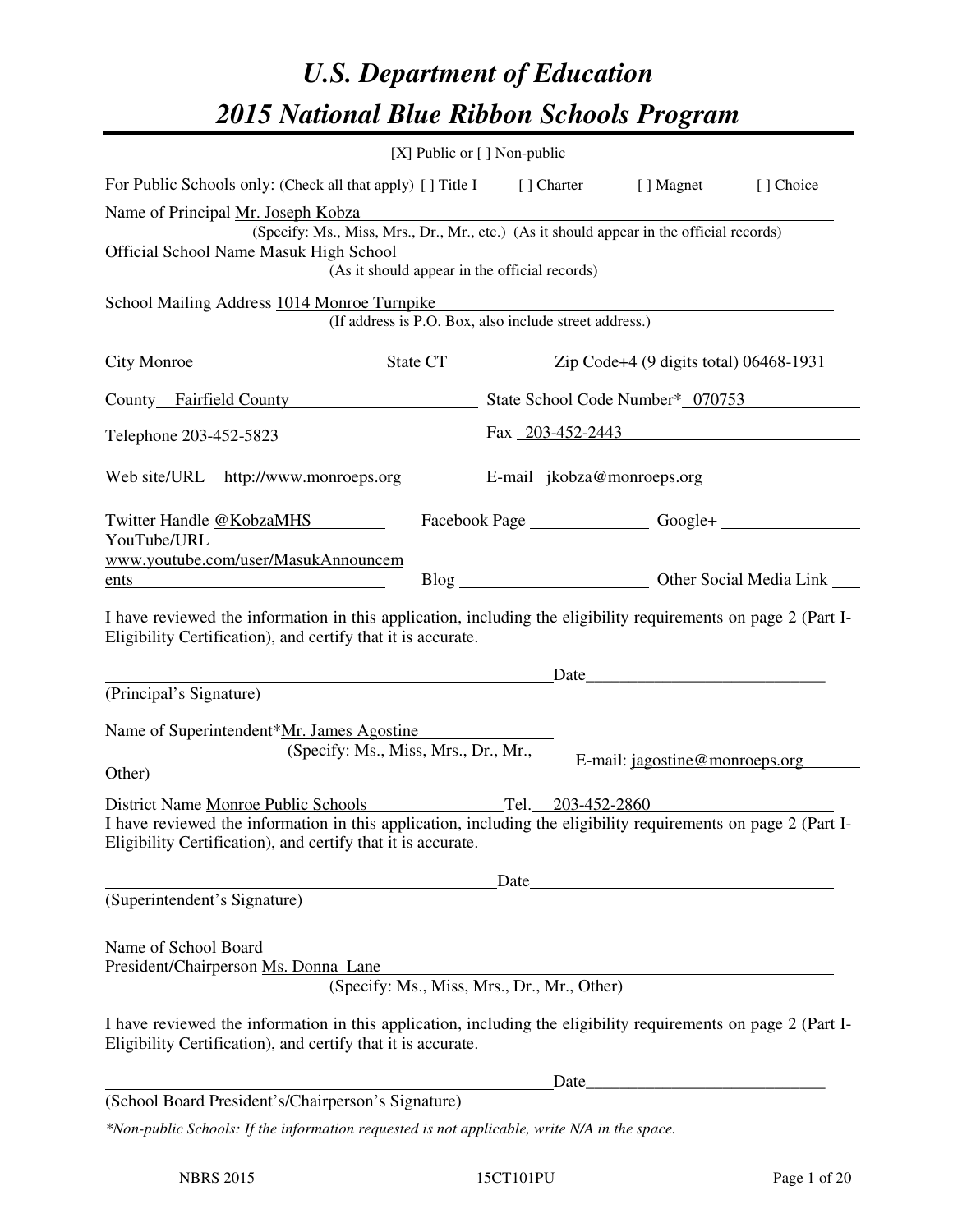#### **Include this page in the school's application as page 2.**

The signatures on the first page of this application (cover page) certify that each of the statements below, concerning the school's eligibility and compliance with U.S. Department of Education and National Blue Ribbon Schools requirements, are true and correct.

- 1. The school configuration includes one or more of grades K-12. (Schools on the same campus with one principal, even a K-12 school, must apply as an entire school.)
- 2. The school has made its Annual Measurable Objectives (AMOs) or Adequate Yearly Progress (AYP) each year for the past two years and has not been identified by the state as "persistently dangerous" within the last two years.
- 3. To meet final eligibility, a public school must meet the state's AMOs or AYP requirements in the 2014-2015 school year and be certified by the state representative. Any status appeals must be resolved at least two weeks before the awards ceremony for the school to receive the award.
- 4. If the school includes grades 7 or higher, the school must have foreign language as a part of its curriculum.
- 5. The school has been in existence for five full years, that is, from at least September 2009 and each tested grade must have been part of the school for the past three years.
- 6. The nominated school has not received the National Blue Ribbon Schools award in the past five years: 2010, 2011, 2012, 2013, or 2014.
- 7. The nominated school has no history of testing irregularities, nor have charges of irregularities been brought against the school at the time of nomination. The U.S. Department of Education reserves the right to disqualify a school's application and/or rescind a school's award if irregularities are later discovered and proven by the state.
- 8. The nominated school or district is not refusing Office of Civil Rights (OCR) access to information necessary to investigate a civil rights complaint or to conduct a district-wide compliance review.
- 9. The OCR has not issued a violation letter of findings to the school district concluding that the nominated school or the district as a whole has violated one or more of the civil rights statutes. A violation letter of findings will not be considered outstanding if OCR has accepted a corrective action plan from the district to remedy the violation.
- 10. The U.S. Department of Justice does not have a pending suit alleging that the nominated school or the school district as a whole has violated one or more of the civil rights statutes or the Constitution's equal protection clause.
- 11. There are no findings of violations of the Individuals with Disabilities Education Act in a U.S. Department of Education monitoring report that apply to the school or school district in question; or if there are such findings, the state or district has corrected, or agreed to correct, the findings.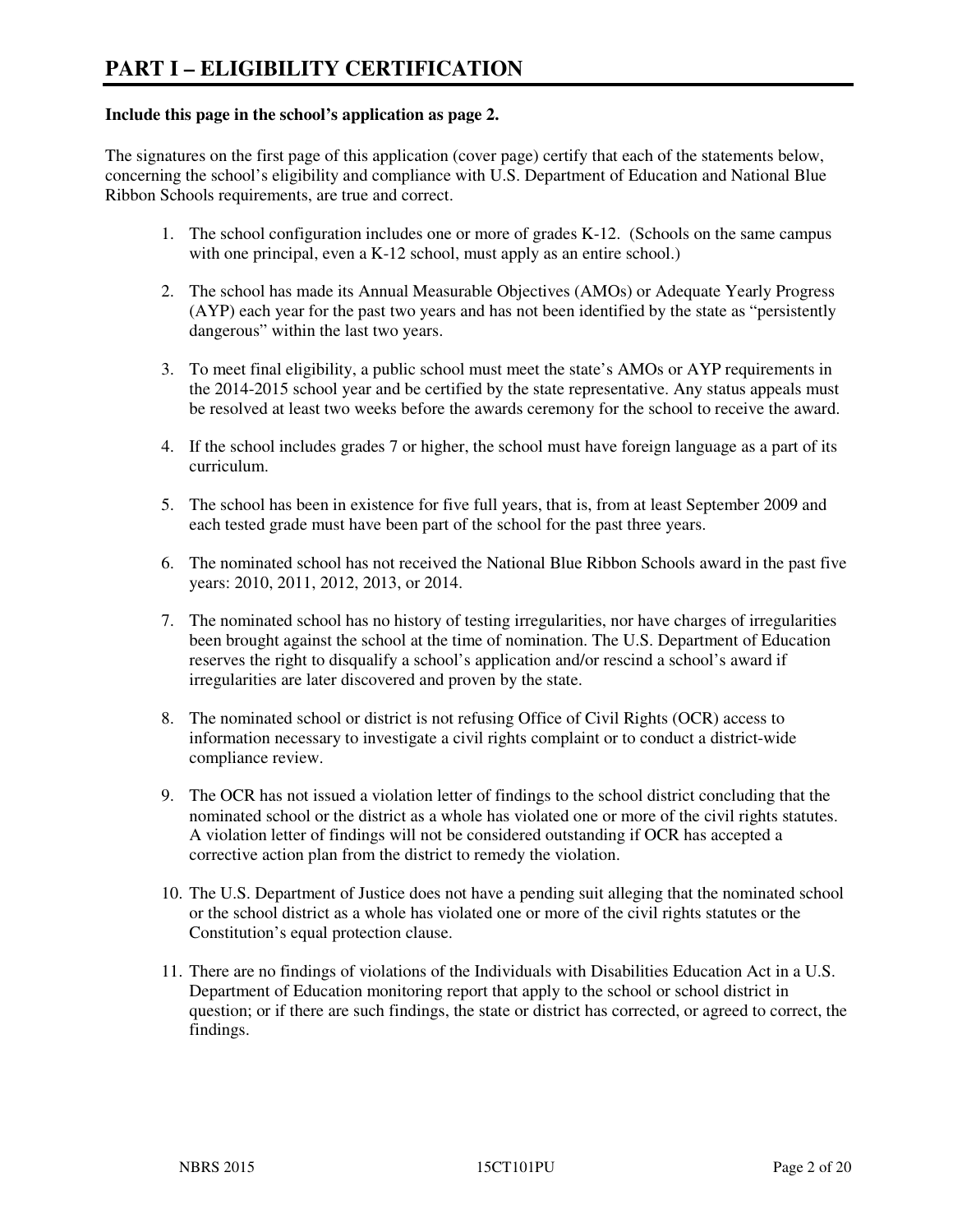# **PART II - DEMOGRAPHIC DATA**

#### **All data are the most recent year available.**

**DISTRICT** (Question 1 is not applicable to non-public schools)

| -1. | Number of schools in the district<br>(per district designation): | $\frac{3}{2}$ Elementary schools (includes K-8)<br>1 Middle/Junior high schools<br>1 High schools<br>$0 K-12$ schools |
|-----|------------------------------------------------------------------|-----------------------------------------------------------------------------------------------------------------------|
|     |                                                                  |                                                                                                                       |

5 TOTAL

**SCHOOL** (To be completed by all schools)

- 2. Category that best describes the area where the school is located:
	- [] Urban or large central city
	- [ ] Suburban with characteristics typical of an urban area
	- [X] Suburban
	- [ ] Small city or town in a rural area
	- [ ] Rural
- 3. 3 Number of years the principal has been in her/his position at this school.
- 4. Number of students as of October 1 enrolled at each grade level or its equivalent in applying school:

| Grade                           | # of         | # of Females | <b>Grade Total</b> |
|---------------------------------|--------------|--------------|--------------------|
|                                 | <b>Males</b> |              |                    |
| <b>PreK</b>                     | 0            | $\theta$     | $\theta$           |
| K                               | 0            | 0            | 0                  |
| 1                               | 0            | 0            | $\theta$           |
| $\mathbf{2}$                    | 0            | 0            | 0                  |
| 3                               | 0            | 0            | $\theta$           |
| 4                               | 0            | 0            | 0                  |
| 5                               | 0            | 0            | $\theta$           |
| 6                               | 0            | 0            | 0                  |
| 7                               | 0            | 0            | 0                  |
| 8                               | 0            | 0            | 0                  |
| 9                               | 156          | 143          | 299                |
| 10                              | 145          | 125          | 270                |
| 11                              | 143          | 141          | 284                |
| 12                              | 172          | 159          | 331                |
| <b>Total</b><br><b>Students</b> | 616          | 568          | 1184               |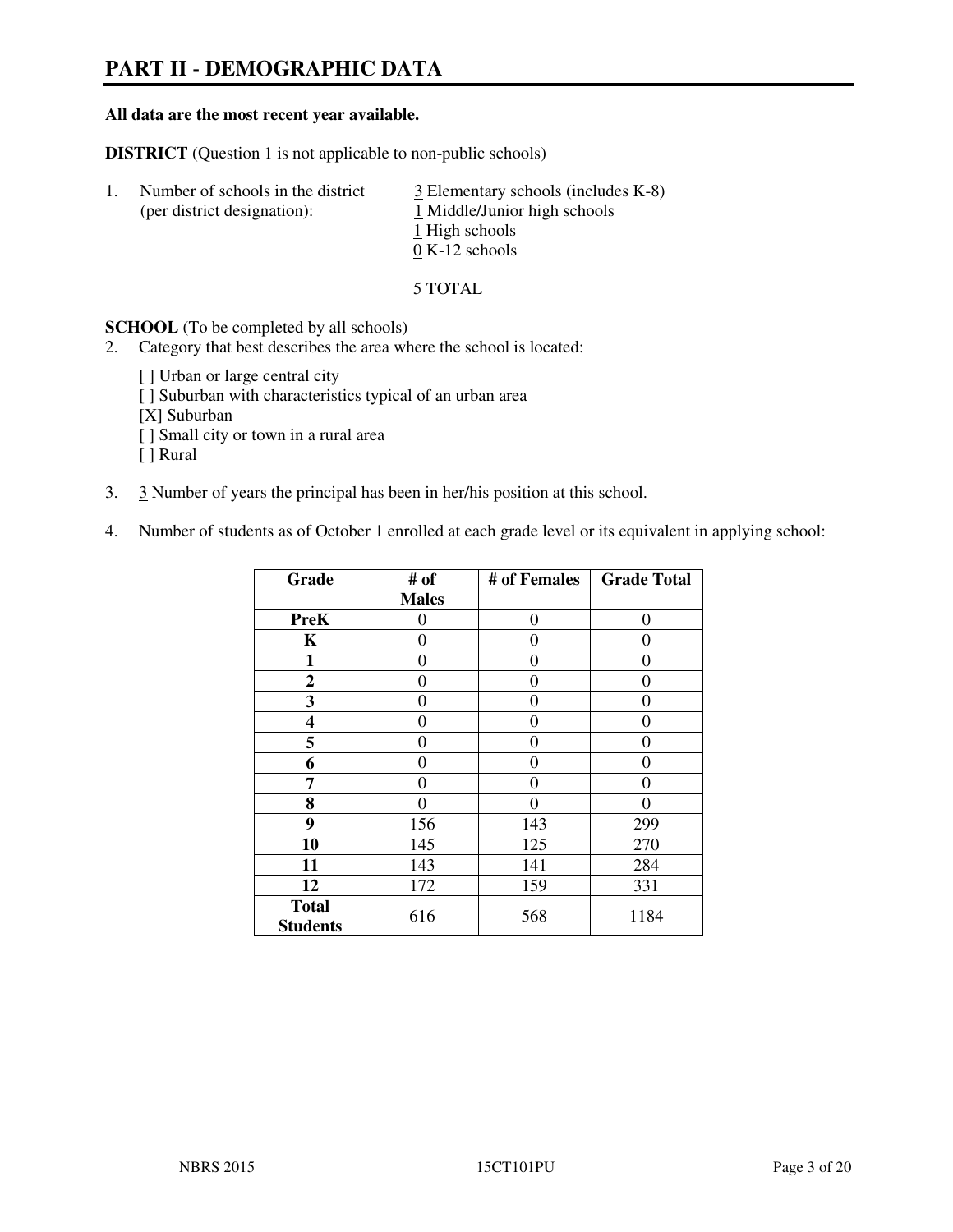5. Racial/ethnic composition of  $1\%$  American Indian or Alaska Native the school:  $4\%$  Asian

 2 % Black or African American 7 % Hispanic or Latino 0 % Native Hawaiian or Other Pacific Islander 84 % White 2 % Two or more races **100 % Total** 

(Only these seven standard categories should be used to report the racial/ethnic composition of your school. The Final Guidance on Maintaining, Collecting, and Reporting Racial and Ethnic Data to the U.S. Department of Education published in the October 19, 2007 *Federal Register* provides definitions for each of the seven categories.)

6. Student turnover, or mobility rate, during the 2013 - 2014 year: 1%

This rate should be calculated using the grid below. The answer to (6) is the mobility rate.

| <b>Steps For Determining Mobility Rate</b>         | Answer |
|----------------------------------------------------|--------|
| $(1)$ Number of students who transferred to        |        |
| the school after October 1, 2013 until the         | 5      |
| end of the school year                             |        |
| (2) Number of students who transferred             |        |
| <i>from</i> the school after October 1, 2013 until |        |
| the end of the school year                         |        |
| (3) Total of all transferred students [sum of      | 12     |
| rows $(1)$ and $(2)$ ]                             |        |
| (4) Total number of students in the school as      | 1184   |
| of October 1                                       |        |
| $(5)$ Total transferred students in row $(3)$      | 0.010  |
| divided by total students in row (4)               |        |
| $(6)$ Amount in row $(5)$ multiplied by 100        |        |

# 7. English Language Learners (ELL) in the school: 1 %

Number of non-English languages represented: 1 Specify non-English languages: Russian

2 Total number ELL

8. Students eligible for free/reduced-priced meals:  $7\%$ Total number students who qualify: 82

#### **Information for Public Schools Only - Data Provided by the State**

The state has reported that  $8\%$  of the students enrolled in this school are from low income or disadvantaged families based on the following subgroup(s): Students eligible for free/reduced-priced meals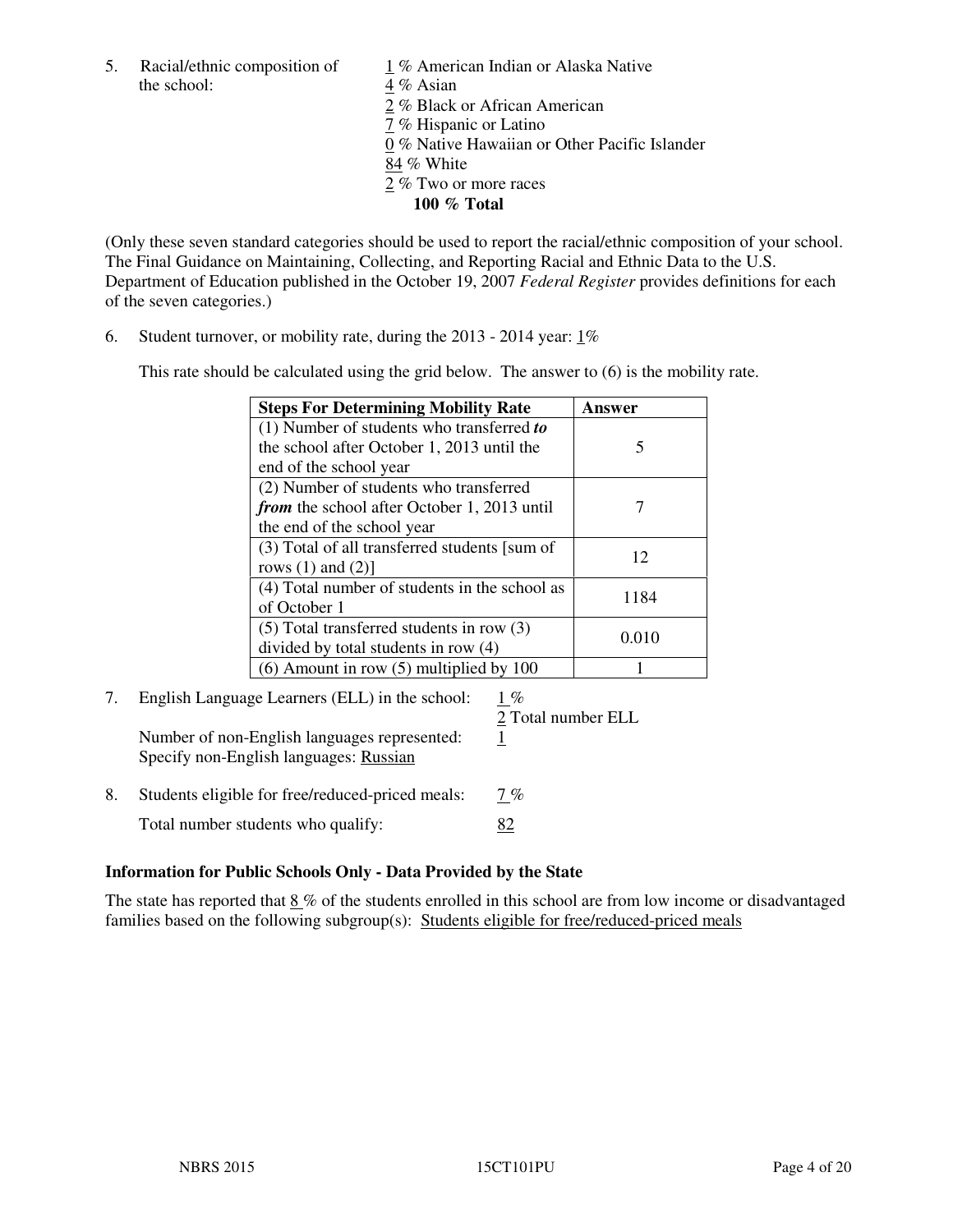105 Total number of students served

Indicate below the number of students with disabilities according to conditions designated in the Individuals with Disabilities Education Act. Do not add additional categories.

| <u>marritano with Disachitity Buatanon ritti Do not auu auunchai talegorito.</u> |                                         |
|----------------------------------------------------------------------------------|-----------------------------------------|
| 12 Autism                                                                        | $\underline{0}$ Orthopedic Impairment   |
| 0 Deafness                                                                       | 28 Other Health Impaired                |
| 0 Deaf-Blindness                                                                 | 38 Specific Learning Disability         |
| 13 Emotional Disturbance                                                         | 4 Speech or Language Impairment         |
| 1 Hearing Impairment                                                             | 1 Traumatic Brain Injury                |
| 7 Mental Retardation                                                             | 1 Visual Impairment Including Blindness |
| 0 Multiple Disabilities                                                          | <b>0</b> Developmentally Delayed        |
|                                                                                  |                                         |

10. Use Full-Time Equivalents (FTEs), rounded to nearest whole numeral, to indicate the number of personnel in each of the categories below:

|                                       | <b>Number of Staff</b> |
|---------------------------------------|------------------------|
| Administrators                        |                        |
| Classroom teachers                    | 85                     |
| Resource teachers/specialists         |                        |
| e.g., reading, math, science, special | 3                      |
| education, enrichment, technology,    |                        |
| art, music, physical education, etc.  |                        |
| Paraprofessionals                     | 12                     |
| Student support personnel             |                        |
| e.g., guidance counselors, behavior   |                        |
| interventionists, mental/physical     |                        |
| health service providers,             | 13                     |
| psychologists, family engagement      |                        |
| liaisons, career/college attainment   |                        |
| coaches, etc.                         |                        |
|                                       |                        |

11. Average student-classroom teacher ratio, that is, the number of students in the school divided by the FTE of classroom teachers, e.g.,  $22:1$  14:1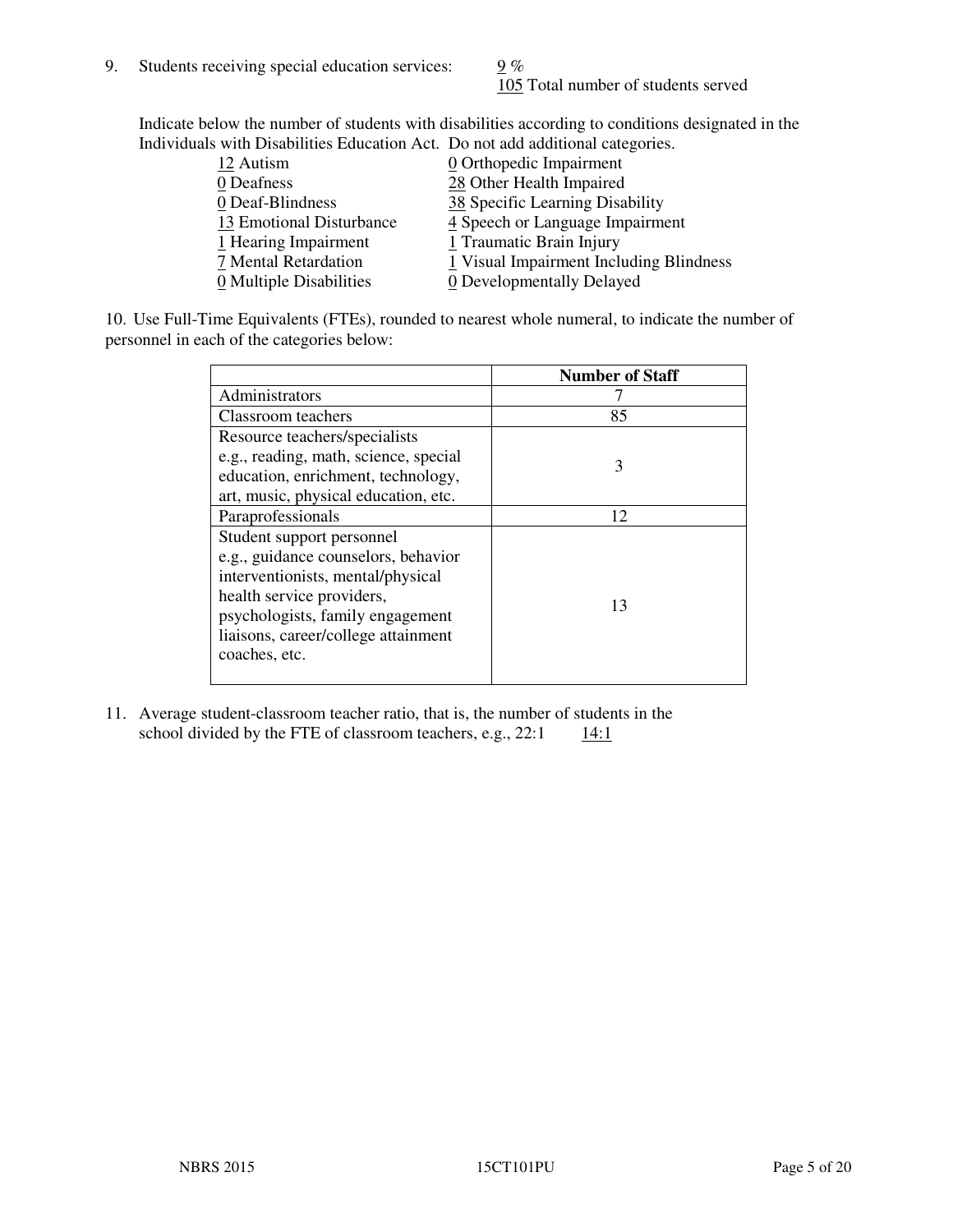12. Show daily student attendance rates. Only high schools need to supply yearly graduation rates.

| <b>Required Information</b> | 2013-2014 | 2012-2013 | 2011-2012 | 2010-2011 | 2009-2010 |
|-----------------------------|-----------|-----------|-----------|-----------|-----------|
| Daily student attendance    | 96%       | 95%       | 95%       | 95%       | 95%       |
| High school graduation rate | 99%       | 95%       | 97%       | 97%       | 98%       |

#### 13. **For schools ending in grade 12 (high schools)**

Show percentages to indicate the post-secondary status of students who graduated in Spring 2014

| <b>Post-Secondary Status</b>                  |     |
|-----------------------------------------------|-----|
| Graduating class size                         | 298 |
| Enrolled in a 4-year college or university    | 73% |
| Enrolled in a community college               | 9%  |
| Enrolled in career/technical training program | 7%  |
| Found employment                              | 5%  |
| Joined the military or other public service   | 2%  |
| Other                                         | 101 |

14. Indicate whether your school has previously received a National Blue Ribbon Schools award. Yes No X

If yes, select the year in which your school received the award.

15. Please summarize your school mission in 25 words or less: Masuk High School's mission is to empower all students to be inquiring learners, creative problem solvers and responsible citizens of the global community.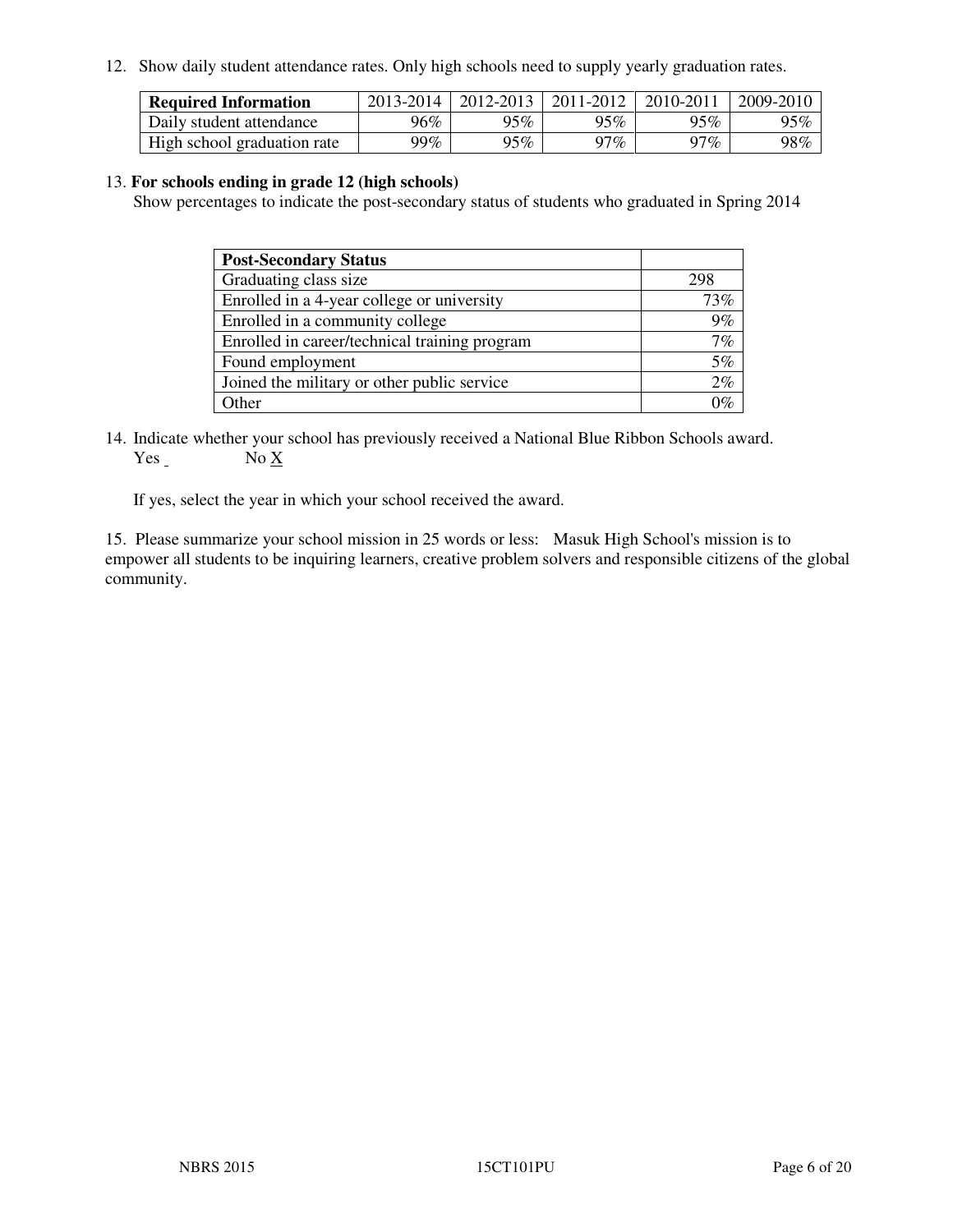# **PART III – SUMMARY**

Monroe is primarily a residential suburb, with many small businesses. The ethnicity of Monroe's approximately 20,000 residents is relatively homogeneous. Among the adult population, 94 percent have a high school diploma and 44 percent hold a bachelor's degree. The median household income is \$103,737, which is 58 percent higher than the state median of \$65,859. Approximately 3 percent of the population is unemployed. The median house price is \$435,000, compared to a state median of \$295,000. Approximately 7% of students who attend Masuk receive their school lunch for free or at reduced cost.

Monroe is a town that struggles to pass its annual budget. The budget has been approved on the first vote only once in the past two decades. Following a town council model with a first selectman, Monroe's charter calls for the town as a whole to vote on the budget. A total of 77 percent of the town's income is derived from property taxes. Usually around 85% of the town's budget is allocated for the schools. Monroe's per pupil expenditures are nearly \$1,000 less per student than other districts in Connecticut District Reference Group B (DRG B). Furthermore, Monroe's per pupil spending puts it at the lower end of all districts in the state of Connecticut.

Masuk is a traditional comprehensive high school serving grades 9-12 and is the only high school in Monroe. Approximately 90% of Monroe's 8th-grade students matriculate to Masuk; the remainder attend private or parochial high school in the area, or one of the regional magnet school options.

Originally built in 1958 on land donated by Semyon Masuk and his family, Masuk High School has served the educational, social, athletic, and artistic needs of the Monroe community for almost 60 years. Masuk has a tradition of excellence in academics, athletics and the arts. In addition to multiple college-credit courses through the University of Connecticut, Masuk has consistently increased AP course enrollment and scores. During the 2013-14 school year, Masuk High School was recognized as an "Honor Roll" school by the College Board for its ability to both increase the number of students taking AP classes while simultaneously increasing the number of students scoring a 3 or higher on the accompanying exams. In 2013-14, 280 students took 413 AP tests at Masuk. Of the 413 tests taken, 356 of them reflected a score of 3 or higher. Just over half of all Masuk students graduate with at least one AP class on their transcripts.

Masuk has a tradition of acceptance to some of the most competitive colleges in the country. 27 students from the class of 2014, representing 9% of the class, gained admission to the "Most Competitive Colleges" according to the Barron's Guide to the Most Competitive Colleges. These 27 students earned 56 acceptance letters from these elite universities. Another 176 acceptance letters were received by 97 students (representing 33% of last year's senior class) into the next tier of schools listed as "Highly Competitive Schools." College and career readiness are a focus at Masuk, with the college application process a cultural norm at school. From the Class of 2014, 73% of the student body matriculated to four-year colleges with another 12% entering two-year colleges or vocational schools.

Our school climate is enriched by academic celebrations such as the annual Pi Day pep assembly and activities, which lead to a culture where achievement in the classroom is valued as much as achievement on the field. The school's mission statement encourages students to be empowered to be "inquiring learners, creative problem solvers, and responsible citizens of the global community." Part of the empowerment process is student ability to freely create school clubs that reflect the diversity of student interests.

The Masuk community is especially proud of its steady improvement of academic performance as measured by the Connecticut Academic Performance Test (CAPT) over the last 10 years. This improvement was highlighted in 2013 where scores reached an all-time high in every academic area, placing Masuk at the top of the state and its competitive district reference group (DRG B). As a result of these results, Masuk was recognized by the Connecticut State Department of Education as a Connecticut School of Distinction in 2014.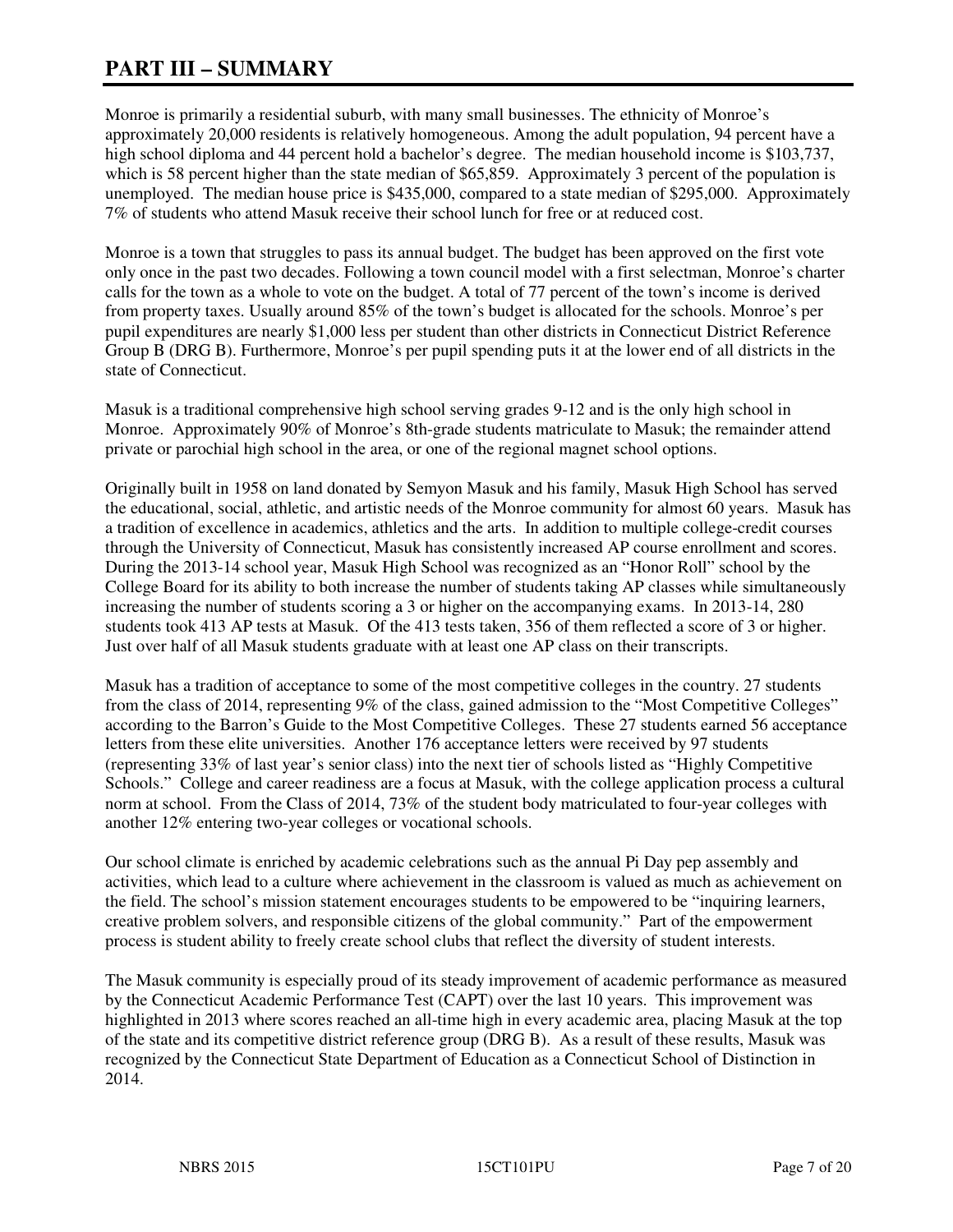Athletic traditions over the years include state championships and conference titles in many sports. Masuk has two gymnasiums, an indoor pool, and several fields including a stadium. Masuk's Athletic Department currently offers 29 programs encompassing 49 different levels of play over 3 sport seasons. In 2013-2014, 938 student-athletes were members of these 29 programs, 643 of these student-athletes were unique.

Other milestones include major renovations in 1977 and 2004. In 2010 a portion of the building became available for students in grades six, seven and eight with a focus on science, technology, engineering and mathematics (STEM). While the STEM academy is still officially part of the middle school program, many high school staff members are utilized to teach courses in the fine arts and world languages. As an adjacent neighbor to Sandy Hook, there has been an increased focus on security upgrades and school safety measures. Several Masuk teachers participated in the amazing effort to relocate Sandy Hook Elementary School to a Monroe school building in January 2013.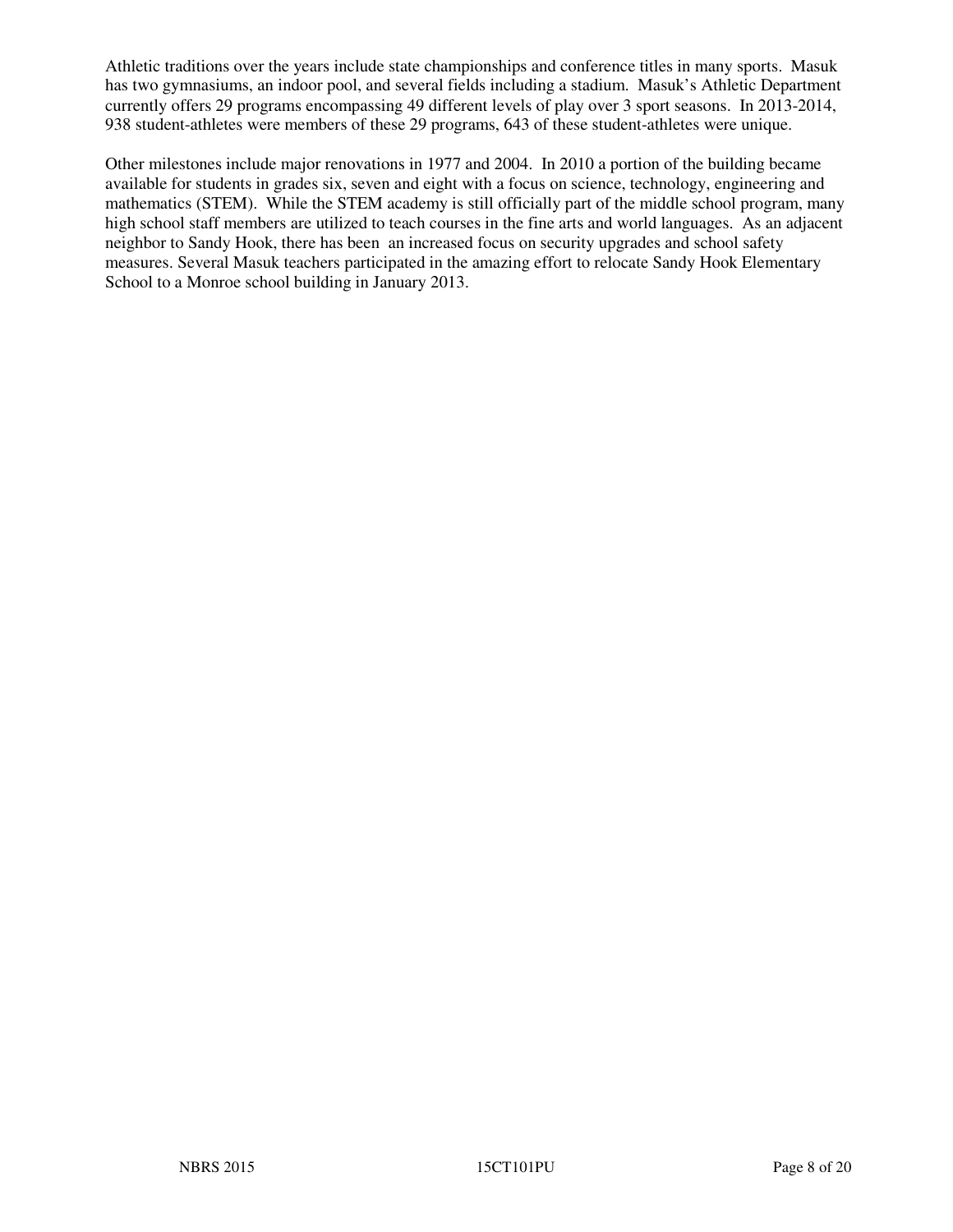# **1. Core Curriculum:**

The curriculum at Masuk High School is based upon Connecticut (Common) Core Standards, Connecticut State Science Framework, and the national standards for each content area. The curriculum is also grounded in the College and Career Readiness Anchor Standards of the Common Core State Standards. Student learning goals, instruction and assessment practices articulated in the school's written curriculum are purposefully designed to prepare students with the literacy, problem-solving, communication and collaboration skills necessary for college and career readiness.

The English Department has recently redesigned their entire curriculum to support students with rigorous texts and challenging assessments. Freshman year includes an extended unit titled 'Freshman Foundations,' providing all students with a set of skills in close reading, formatting, and note-taking that will serve them throughout their high school career and in all disciplines. Freshmen study Romeo and Juliet, The Odyssey, and A Separate Peace, complete a research paper, and present an informational speech. All sophomores take World Literature and explore the cultures and texts of South America, Africa, Asia, and Russia. Our Junior year curriculum revolves around American texts and focuses their writing on formal academic essays. Students in senior year have a large variety of courses to choose from (for example, Film and Literature, Horror Literature, and Modern Hero) mirroring the types of thematic courses available in college. Masuk offers both AP English courses (AP English Language and AP English Lit) and the UConn ECE Course Writing Through Literature to high performing students. For those students who require remediation in reading, we provide Read 180 five days a week in addition to their traditional English course. We staff a Literacy Lab every period with a certified English teacher to support students on a drop-in or scheduled basis.

The Mathematics Department offers students a variety of challenging mathematics courses and levels geared toward their individual mathematical abilities. The sequence of courses begins with Algebra I, followed by Geometry, Algebra II, Pre-Calculus and Calculus. Where students enter the sequence depends upon placement from middle school. Other mathematics courses that are offered are Record Keeping, Consumer Math, Data Analysis, Intermediate Algebra II (If more skill development is needed to proceed to Algebra II), AP and College Prep Statistics and Advanced Mathematics. The levels are Honors/Advanced Placement and College Preparatory. Honors and Advanced Placement courses are classes which offer more challenging and in-depth material for especially talented and driven mathematics students. College Preparatory courses are designed to prepare potential college students for the rigors of academic work at the college level. They can also sharpen important skills such as mathematical fluency and problem solving skills. In all of these classes, the mathematics teachers use several different strategies to help the students understand the math concepts. These strategies range from direct instruction to small group inquiry-based activities. Masuk High School provides a mathematics lab for those students who need extra support in their math class. Several students are scheduled into the math lab while other students come to the lab during their free period to review their assignments and seek extra help from the math interventionist.

The History/Social Studies Department offers a three year sequence of courses that includes an AP and non-AP track as well as elective coursework open to all students beginning in grade 10. All students begin in World History in grade 9 with an Honors level for students whose reading and writing skills are advanced and an Academic level which embeds a great deal of reading and writing skill development into the contentbased curriculum. In grade 10, most students will take a semester of Political Science/Civics and a semester of Contemporary World Issues. This course includes the study of current events in the global community while the Civics course connects the ideas of American Government to current issues. For advanced students an AP US Government and Politics course is substituted for these semester courses. Grade 11 is a concept-based US History course focused on the ideas of compromise, growth and competition, war, and reform. AP US History is available for students looking to challenge themselves even further. Several elective options are available to students with the most popular being AP Psychology and Law and Society. In all courses students are taught to read, think, write, and speak as historians. This means that significant time is dedicated to the analysis of primary source documents, the 'close reading' of articles and documents,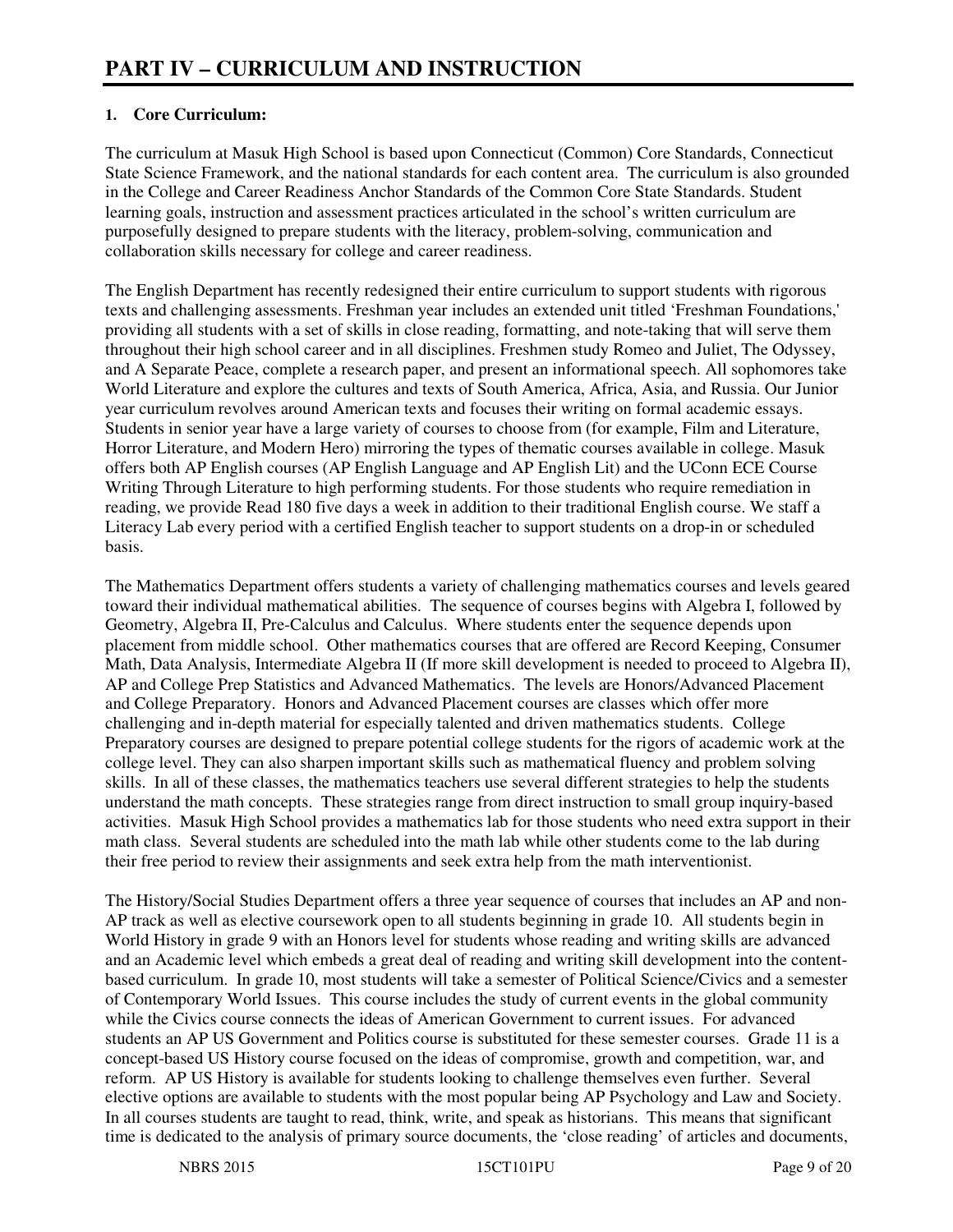argumentative writing, formal presentations, debates, and seminar discussions. Document-based questions and research papers are administered to all students to prepare them for the rigors of college-level inquiry, research, and writing. Regardless of the course, students are taught these skills and quarterly benchmarks are administered to measure student growth. Intervention for struggling students is first administered within the class setting, according to RTI policy, while a reading and writing lab exists for students in need of enhanced support. The material learned is relevant to current events as well as to the study of history so that students are prepared to be active citizens upon graduation.

Masuk High School encourages students to complete a minimum of three years of lab-based science. The science course progression includes general science that focuses on environmental issues and physical science, Biology, and Chemistry. Over 84% of students complete a fourth year of science through coursework in Physics, Biology II, Earth Science, Astronomy, Ecology, and/or Forensics. Masuk also offers Advanced Placement courses in Chemistry, Biology, Physics 1, Physics 2, and University of Connecticut Early College Experience courses in Biology and Physics. Science course curriculum is aligned to the Common Core State Standards (CCSS) Literacy in Science and Technical Subjects and Connecticut State Science frameworks. Science courses emphasize problem-solving and literacy, foster understanding through inquiry-based, hands-on experiments, and focus student learning on real-world applications and current science-related issues.

## **2. Other Curriculum Areas:**

Masuk High School has a comprehensive visual arts curriculum in both 2-D (Drawing, Painting) and 3-D (Sculpture, Ceramics) media, as well as applied arts (Interior Design, Fashion Design), with a culminating AP Studio Art course. Masuk also offers challenging performing arts classes in vocal and instrumental music (choir, band, string orchestra) as well as introductory courses in piano and guitar. The arts at Masuk develop creativity, problem-solving skills, and collaboration, as well as cultural literacy. Fine arts classes are elective, meet daily for 45 minutes, and are taken by about 30% of students.

The Career and Technical Education Department offers a wide variety of elective courses. Students in grades 9-12 may choose from classes in the areas of Business, Marketing, Culinary Arts, Engineering, Drafting, Construction, Photography, Graphics, Computer Programming, Robotics, and more. All courses offered in CTE are designed to provide students with detailed learning experiences. The skills acquired in CTE classes are presented as appropriate life skills and, for some students, as possible areas of career interest.

The World Languages Department offers full four year sequences in French, Latin, and Spanish. Instruction in French and Spanish begins district-wide in grade 7 . Students are placed in a course level reflective of their middle school studies (if applicable). Alternatively, students may choose to begin their studies in French , Latin, or Spanish in grade 9. The French and Spanish programs offer opportunities for college credit through the Advanced Placement and the University of Connecticut Early College Experience programs. All of the district's language classes meet every day for a full class period.

The entire World Languages faculty has attended professional development training in instructional shifts and assessment design aligned to Common Core, newly revised World-Readiness Standards for Languages, and redesigned Advanced Placement language programs. Course curricula focus on real-world communication skills through not only traditional language topics like vocabulary and grammar, but also through the examination of cultural topics and current events.

Masuk's World Languages Department has partnered with the American Council for the Teaching of Foreign Languages (ACTFL) as a pilot school for newly-created assessments designed to measure language proficiency and communicative competence in K-12 language learners. Students' speaking ability in French and Spanish is assessed annually by ACTFL through this assessment – the AAPPL measure. Reading proficiency in Latin is measured by a similar assessment called ALIRA. Masuk is one of the first schools in the state to incorporate this annual standardized external assessment into its language programs.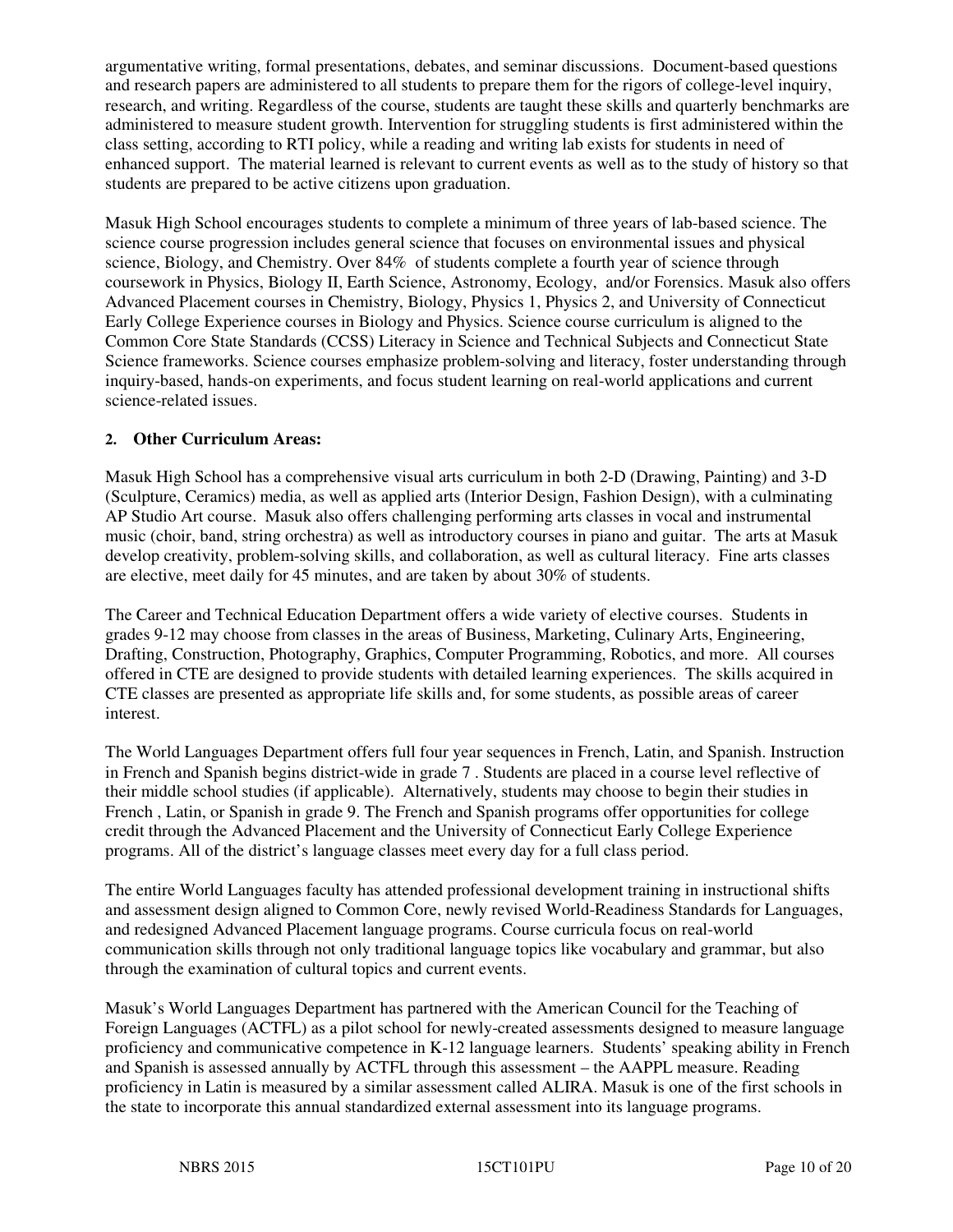Enrollments in advanced level language courses have increased every year since 2010 and enrollment at advanced levels during the 2014-15 school year reflects a 24.7% increase from 2010. Although it is an elective course, 89% of grade 9 students chose to study a language during the 2014-15 school year.

All Masuk students are required to take one credit of physical education and ¼ credit of health education. Freshman year is divided with students taking physical education for one semester and health for the other semester. Most students complete their physical education requirement by enrolling in courses throughout their sophomore and junior years. All courses meet two times per week for 45 minute periods. Physical education classes range from the traditional team and game oriented classes to electives in fitness, weight training and advanced life saving. The Physical Education/Health Department focuses on each student's overall wellness by empowering them to evaluate their wellness behaviors and make choices that support a lifelong healthy lifestyle.

A Senior Capstone Project is required, allowing students to showcase personal growth by designing and implementing a project. The project includes: a proposal, field work, research, written assessments, and culminates in an oral presentation to a guest evaluation panel. Students interact with staff and community volunteers to complete their study.

#### **3. Instructional Methods and Interventions:**

Masuk High School has focused on a number of instructional approaches, methods and interventions to ensure high levels of student learning and achievement. An emphasis over the past four years has been placed on inquiry instruction. Staff members from every academic discipline attend an annual summer inquiry institute to enhance their skills in this area. Examples of widely used inquiry-based lessons include "Should We Drop the Atomic Bomb?" for the unit on World War II, where students examine primary source documents from a variety of perspectives of the time period, then collaborate on a persuasive essay advising President Truman. In addition, Masuk has embraced a "Bring Your Own Technology" initiative where students are encouraged to use their electronic devices to enhance their learning. Formative assessment web resources such as Survey Monkey allow teachers to efficiently monitor student mastery in real time, to inform instruction. Teachers use web resources such as google classroom to empower students to work at their own pace on class assignments, while maintaining the curricular through-line of a course.

In the classroom, teachers use cooperative groups, differentiated instruction and tiered assignments to address individual student needs. Examples of this individualized assessment include student choice for a final project - allowing students to deliver their argument in essay form, powerpoint presentation, or discussion format. Outside the classroom, Masuk offers academic support through a literacy lab and math lab that enhance classroom skills. In addition, the Academic Center for Excellence in School (ACES) offers certified teacher support in a resource setting. Some students are scheduled for these supports based on academic need, but all students are eligible to "drop in" to work on a specific assignment.

Masuk High School provides special education services related to referral, identification and monitoring of student progress in accordance with local, state and federal laws. The referral process begins with Masuk's Student Assistance Team (MSAT) which is comprised of various stakeholders who review student progress and data. This team will implement a variety of strategies and interventions or it may refer a student to a Pupil Placement Team (PPT). The PPT includes parents and students in the evaluation process, identification and development of an Individual Education Plan (IEP). Students may also be referred to a 504 Plan.

Masuk's policy of mainstreaming allows students to access the general education curriculum. Students may be enrolled in all general education classes or a combination of alternative education, such as adjusted curriculum or team-taught classes, and general education classes. Outside placements may be made if deemed necessary by the PPT. Masuk works cooperatively with the Trumbull Board of Education and Cooperative Educational Services to provide alternate settings that meet the needs of all students. A full time transition coordinator supports students from age 15 until graduation. Students with IEPs graduate from Masuk to attend college or vocational schools, enter the workforce or move to adult programs. Masuk collaborates with various state agencies to ensure students are productive members of the community.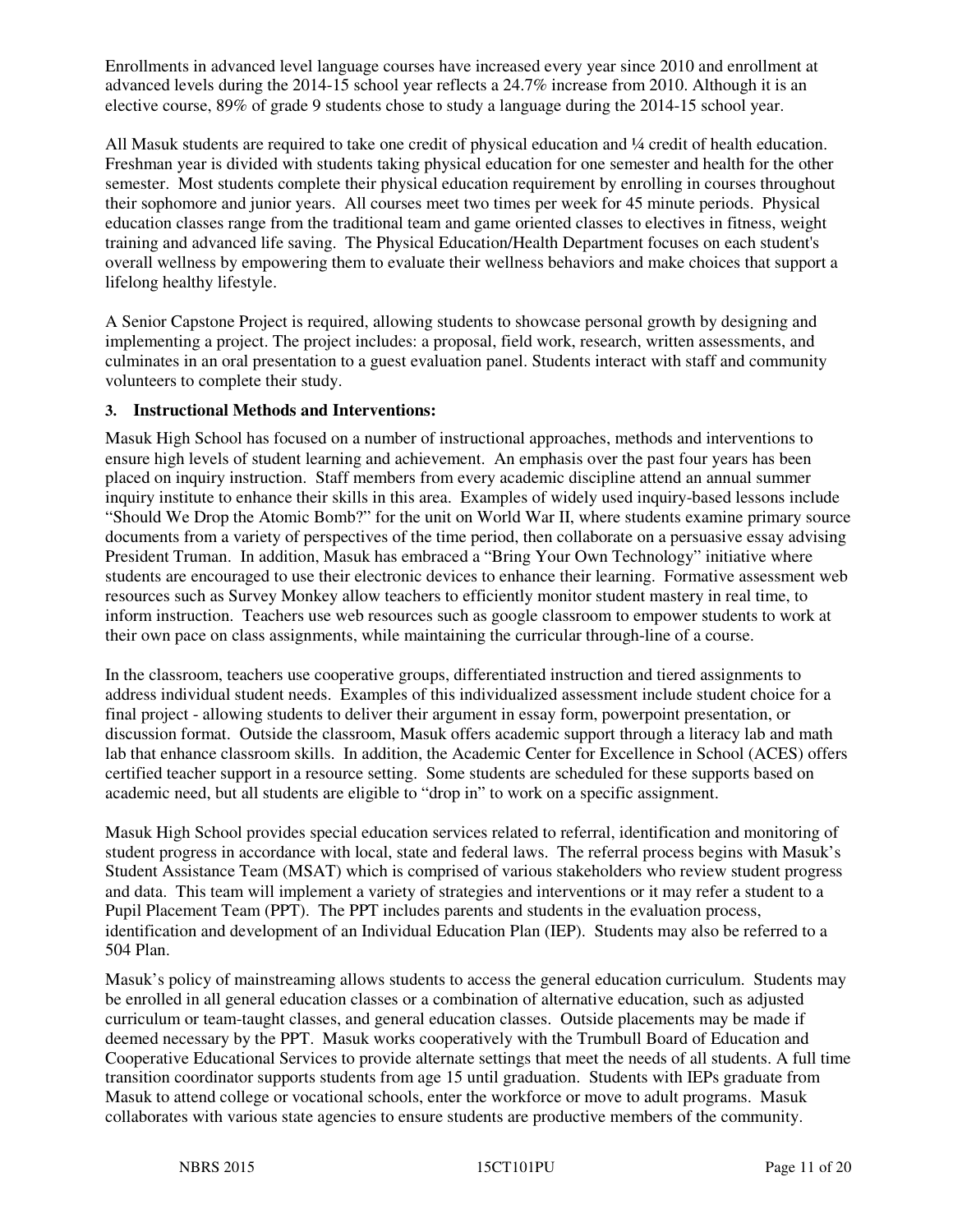#### **1. Assessment Results Narrative Summary:**

The Masuk High School community is very proud of its assessment results. Over the past five years, 95% of the students, on average, demonstrated proficiency or above in mathematics. During this time, the scores ranged from 92% (2011-12) to 98% (2009-10) with the most recent scores reflecting 96% of students at or above proficiency.

We have seen similar results in English language arts. The five year average is slightly above 94% with a range of 91% (2011-12) to 96% (2008-9 and 2009-10). The most recent scores show 95% of the students at or above proficiency.

Masuk's success on the CAPT test is connected to a number of factors. The Masuk administration, instructional leaders and teachers have maintained an unrelenting focus on data analysis. Data teams from each academic department meet bi-weekly to analyze student work and use the information gained to inform instruction in the classroom, plan intervention, and/or plan enrichment activities. In addition, the Masuk staff has participated in "walk-throughs" and were given extensive time for collaboration over the past three years. These experiences have helped the staff identify and emphasize best practices for student achievement.

Our Free and Reduced-Price Lunch subgroup scores have been relatively strong over the past five years. The five-year average in mathematics and English language arts reflects 87% of the students at or above proficient on the CAPT. These figures are significantly higher when compared to all students in the state of Connecticut where 55% demonstrated proficiency in mathematics and  $61\%$  demonstrated proficiency in reading. Additionally, 71% of the students were at or above goal (a higher standard than proficiency) on the mathematics test in 2012-13.

While we are proud of these scores, we recognize that the most recent year's data reflects a 10% disparity in mathematics and a 12% difference in English language arts. With the new Smarter Balanced Assessment Consortium test, we will continue to identify these students and target efforts to improve their performance.

#### **2. Assessment for Instruction and Learning and Sharing Assessment Results:**

Masuk High School uses a wide variety of assessment data to analyze and improve student and school performance. These assessments include the eighth grade Connecticut Mastery Test (CMT), the CAPT, PSATs, SATs, Advanced Placement tests and, most importantly, district developed benchmarks and common assessments.

Data teams, led by instructional leaders, used a two-pronged approach when reviewing CMT and CAPT results. First, they analyzed the strands within each subject (Mathematics, Reading, Writing and Science) to determine revisions to curriculum and instruction. Second, they identified students in need of supports to help them achieve at higher levels.

At the district's expense, every grade 10 and 11 student takes the PSAT. Data teams analyze the aggregate Summary of Answers and Skills report. Like their analysis of the CMT and CAPT, data teams are able to identify trends in skills tested on the PSAT and make adjustments as necessary.

Masuk has enjoyed a growing Advanced Placement (AP) program since 2004. Multiple AP courses are offered in each of the core academic disciplines (mathematics, English, social studies, science, and world language). Additionally, students in the fine arts have the opportunity to take AP Studio Art. During the 2013-14 school year, 413 AP tests were taken by 280 students. Teachers of these classes analyze their student assessment results annually to improve student learning and performance.

In the classroom, teachers use a variety of formative assessments to gauge student understanding of specific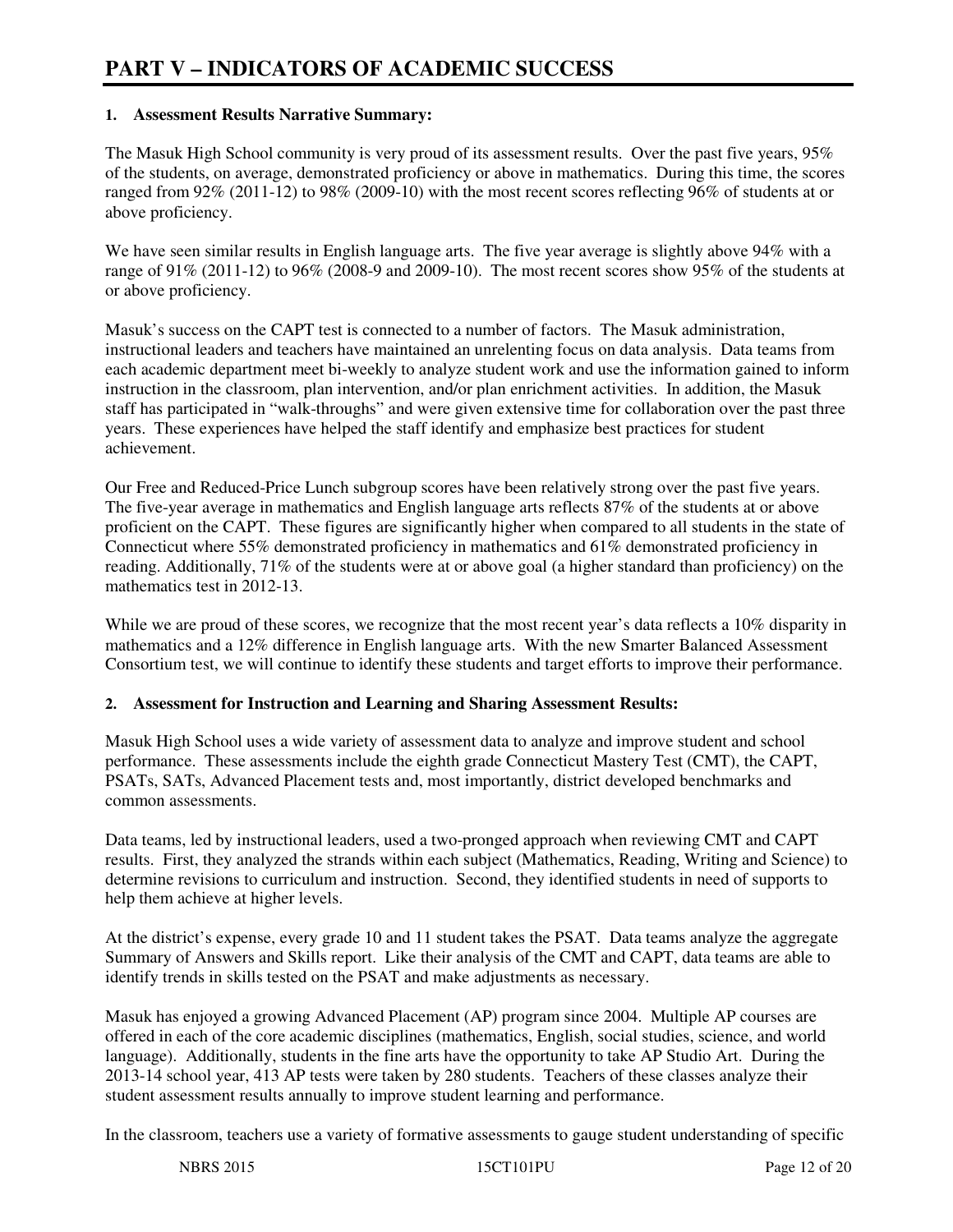concepts. Teachers work collaboratively to develop common assessments and benchmarks that are implemented throughout the year. Data teams analyze the results of these common assessments to ensure student success and identify areas of remediation.

Every year the assistant superintendent presents academic achievement to the community in the form of a student assessment results report. Results on CAPT, PSATs, SATs, AP, and student post-secondary plans are shared with the community at large. On a more individual basis, student progress is monitored through the use of the PowerSchool student and parent portal where families have immediate access to grades and attendance. All teachers have participated in a school-wide goal with the aim of increasing parent communication to ensure student success. This gives teachers several opportunities throughout the year to inform parents and students about progress in the classroom.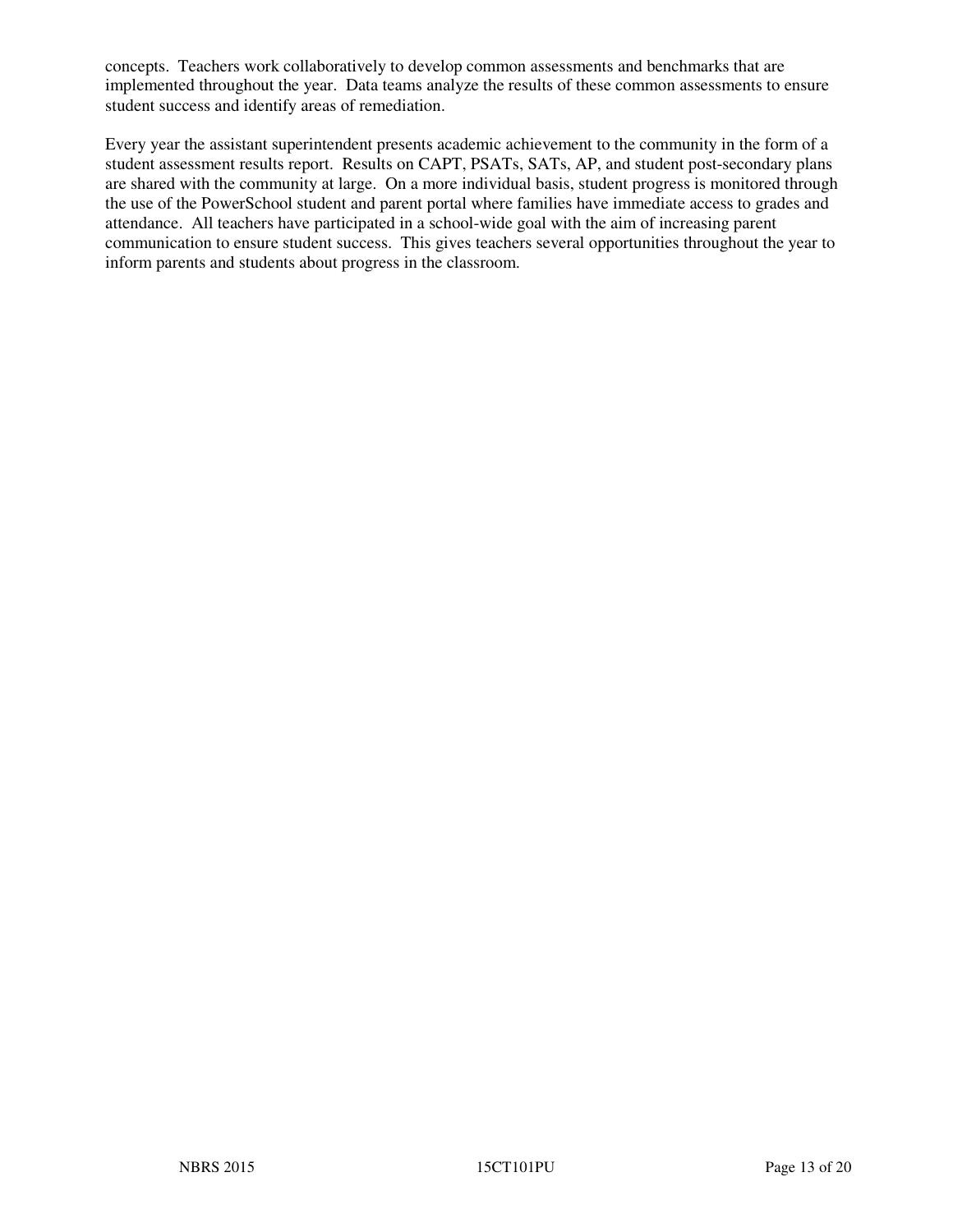# **1. School Climate/Culture**

Masuk High School enjoys a positive school climate where students and teachers are both supported and valued. The Masuk mission statement charges us with challenging and empowering our students. Masuk's passionate teachers use research-based best practices to deliver an engaging curriculum. Student empowerment begins with an open enrollment philosophy. Teachers recommend courses and levels, however students and their parents are encouraged to enroll in the level of challenge they desire. In addition, Masuk's AP and college-credit courses are not "gate-kept" by strict prerequisites, but designed to encourage students to challenge themselves.

Our academic climate is designed to motivate students by celebrating academic success. School-wide activities centered around learning motivate students to apply their knowledge outside of the classroom. Examples include the annual Spectagala Day in the school library, where all departments collaborate to offer hands-on learning about a certain theme, and the Pi Day fair, where math students create authentic activities for all students to participate. A culminating senior project, called Capstone, allows students to demonstrate a summary of their learning K-12 in a self-selected format, through logging field work, shadowing a mentor from the community, completing a research paper, and presenting to a panel of judges.

Students' social and emotional development is encouraged by our developmental guidance curriculum which spans all four years and interacts with our advisory program. Advisory curriculum includes character development lessons, community activism, and personal problem-solving and self-advocacy skills. Advisory meets in small groups once every two weeks, and students have the same advisor for all four years. Our community service program is a robust experience for students, and those who complete 100 hours or more by senior year are honored at graduation. The graduating class as a group typically logs over 20,000 hours of community service. School programs such as Panther's Pride highlight the social and emotional successes of students caught "doing the right thing" and publicly celebrates Masuk's core value of kindness to others. Clubs such as Interact, for community service, or Unified Sports, a universally accessible athletic program, promote inclusiveness and a positive climate for all students.

Masuk also strives to support teachers positively. Monthly faculty meetings, called Faculty Assembly, are run by a teacher leader who creates the agenda and conducts the meetings. Teachers also comprise the Academic Climate Committee, a group that meets regularly to discuss school-wide concerns and collaborate with administration to create policy. Monroe's professional development and curriculum committees are comprised of teachers who collaborate to develop policy and approve curriculum revisions.

## **2. Engaging Families and Community**

Family and community engagement is a priority at Masuk High School. For the last two years, the principal has created a goal that supports engagement. This year's goal was created by a district survey where 78% of parents indicated that Masuk High School offered many ways to be involved in their child's education. The goal for 2014-15 is to increase the percentage to 85%. Every teacher has a parent communication goal as part of his or her evaluation plan. Success on this goal is measured by the frequency and quality of teacher communications with parents and students. All teachers maintain an updated website through Edline, our online software platform. In addition, teachers keep an electronic gradebook through PowerSchool, Masuk's student information system. The website and gradebook allow for transparency and foster greater communication between teachers, students and parents.

The principal makes a concerted effort to utilize all resources at his disposal to maintain contact with students, parents and the community. To improve school climate and create a connection with all students, the principal calls each child on his/her birthday. The principal also uses SchoolMessenger, Masuk's alert and notification system, to pass along important information via text and email. SchoolMessenger also has a feature that allows messages to be sent directly to parents' home and cell phones. The principal sends a phone message every Sunday night at 7:00 pm to celebrate school and student success and keep parents apprised of all upcoming events and activities.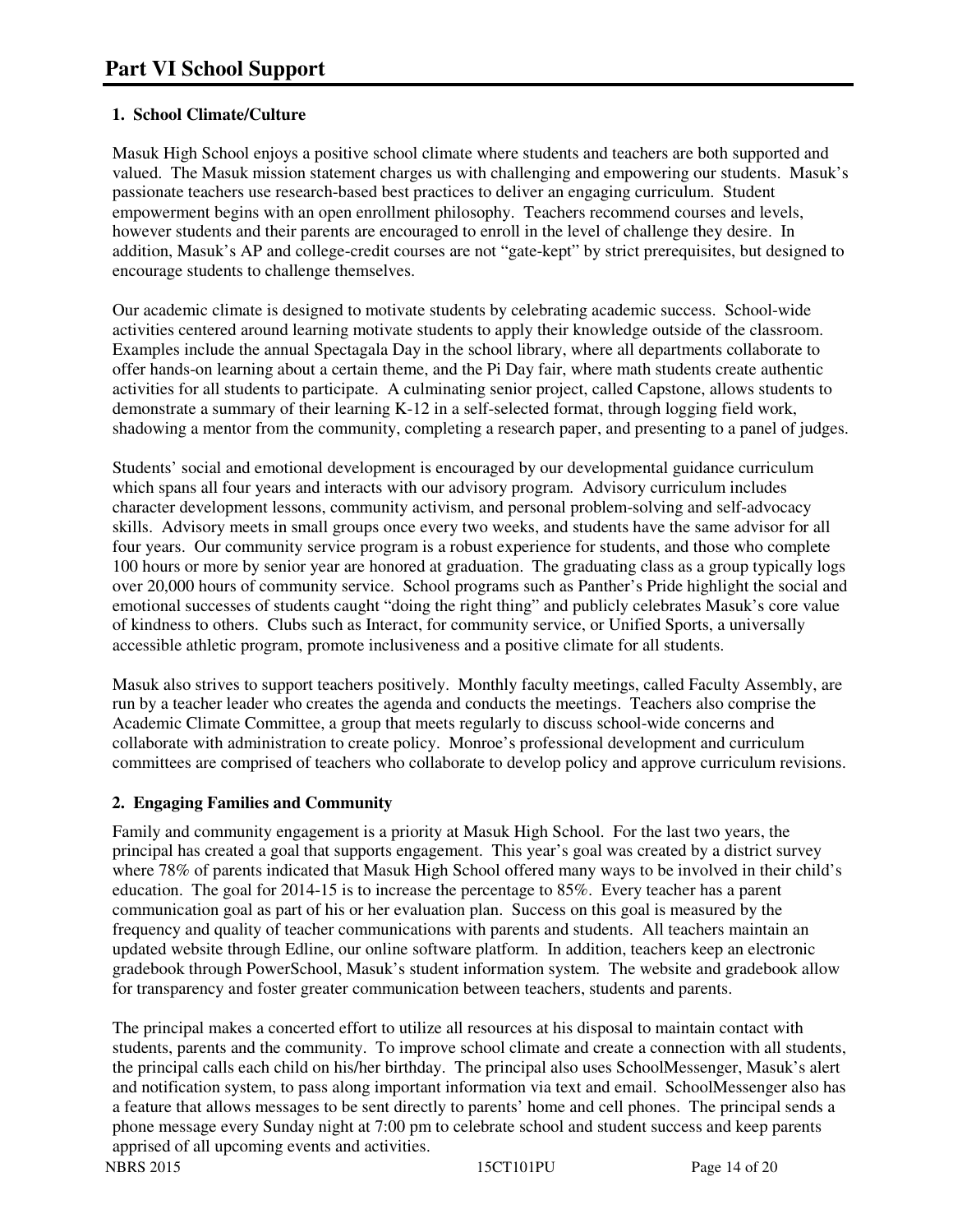Starting with the class of 2013, a capstone project was introduced and became a graduation requirement for all seniors. The capstone project gives students an opportunity to explore a topic of interest or possible career path in greater detail. The project requires students to find mentors, complete field-work, write a research-based reflection paper, and present to an evaluation panel. A large number of community volunteers are needed to serve in the roles of mentors and judges. In order to recruit community volunteers, the principal and the capstone coordinators visited several local organizations (the Rotary Club, the Lions Club, the Chamber of Commerce, Toastmasters International, etc…) to detail the extent of the students' projects and community involvement. The principal and coordinators also utilized the local newspaper, The Monroe Courier, to disseminate more information and solicit additional volunteers. Now in its third full year, the program is a huge success and symbolizes the positive benefits that result when the school and community collaborate together.

#### **3. Professional Development**

The goal of Masuk High School's professional development is to help teachers analyze data to improve instruction, identify ways to address student needs and increase knowledge of best practices. Significant meeting time has been devoted after school, over the summer and during professional development days for these purposes. In addition, the principal and the professional staff engage in a variety of professional development efforts designed to improve student learning at each monthly faculty meeting. The principal periodically shares professional articles, findings from walk-throughs, and other resources for teachers in his periodic "Masuk Update" emails. These materials provide an opportunity for faculty members to reflect and to self-assess teaching methods, strategies, and priorities with the goal of improving instruction.

Monroe offers four full days of in-service training each school year along with monthly Monroe Institute topics; a training plan that has been developed collaboratively by administrators and teachers on the district Professional Development Committee. Emphasis this year has been on student engagement, improving literacy across the disciplines, and on research-based best practices. Periodic walk-throughs by teams of administrators and teachers through cross-discipline classes provide an opportunity to further guide instruction and foster teacher reflection about their craft. In addition, teachers are encouraged to further their own learning through a partial tuition-reimbursement program funded by the Board of Education.

The Connecticut State Educator Evaluation System (SEED) provides teachers an opportunity to plan and self-assess methods and strategies through a series of professional interactions. There are several meetings between the teacher and their instructional leader for the purpose of collaborative goal-setting at the beginning of the year that foster interdependence aimed at improving student achievement. Teachers are asked to reflect on their practice and, with their evaluator, develop a plan to improve teaching and learning, resulting in personalized professional development plans for each teacher.

Teachers frequently use external sources to bring current research-based practices into their classrooms. Teachers are encouraged to attend conventions, conferences, and seminars to enhance teaching skills. World language teachers attend Connecticut Council of Language Teachers. English teachers have attended several conferences, including the National Council of Teachers of English (NCTE) and the Columbia University Teachers College Literacy Programs. Math teachers have attended the Associated Teachers of Mathematics in Connecticut (ATOMIC) and National Council of Teachers of Math (NCTM.) Science teachers attend the National Science Teachers Association conference and state and RESC-based collaboration meetings. Several faculty members have attended and presented at the Connecticut Educators Computer Conference (CECA), Connecticut Association of School Librarians (CASL), International Society of Technology in Education (ISTE) and Florida Education Technology Conference (FETC.)

Monroe's teacher and leader capacity has grown rapidly, due to our individualized approach to professional development.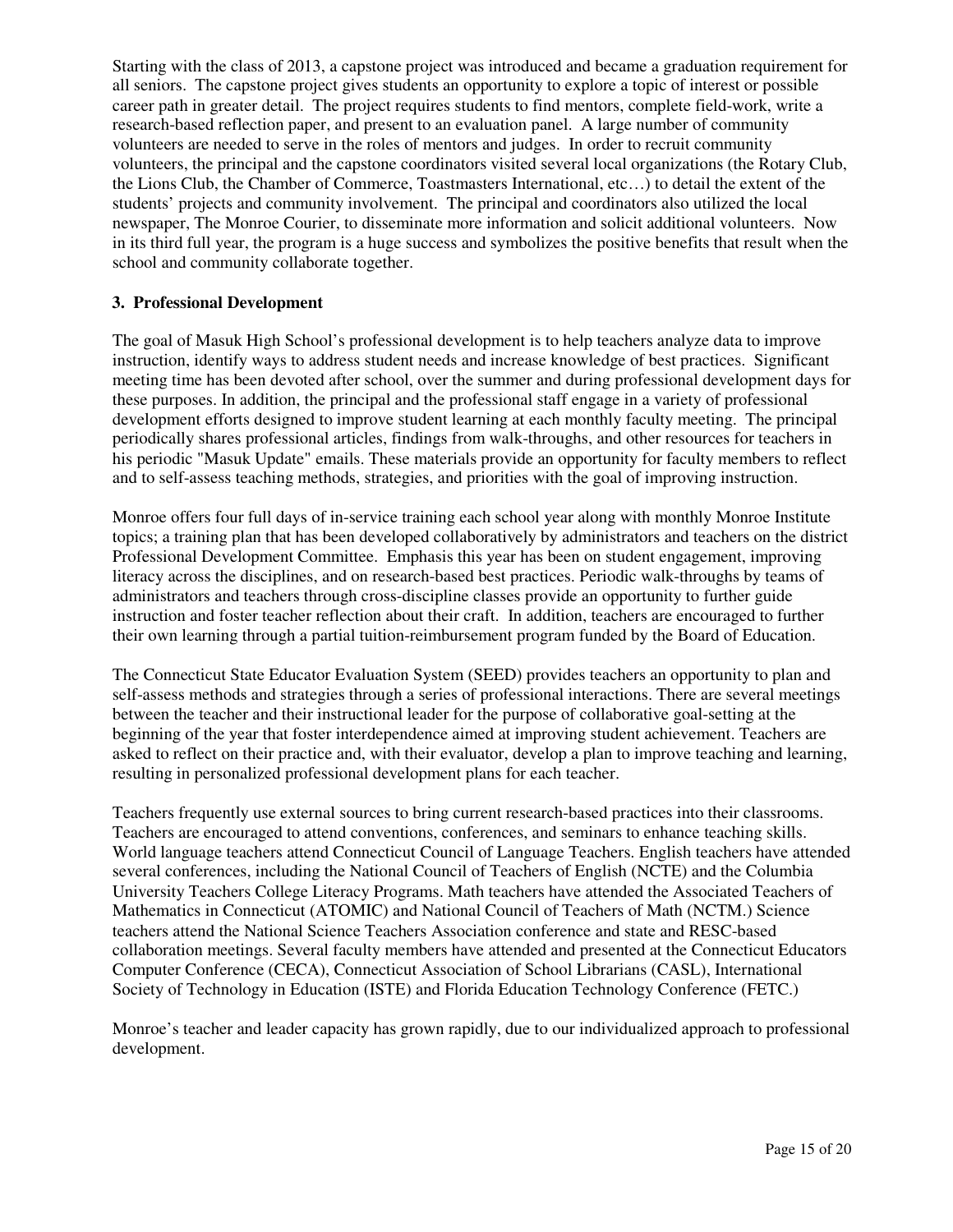#### **4. School Leadership**

The leadership philosophy at Masuk High School is best described as distributive in nature where input is gathered from all stakeholders before decisions are finalized. Maximizing student benefit is at the heart of every decision made at Masuk.

At the beginning of the 2013-14 school year, the administrative team at Masuk High School underwent a transformative process. For years, curriculum experts in each discipline served as department heads. This model required that the heads of each department remain in the teachers' bargaining unit. This changed in 2013-14 with the movement to instructional leaders in each discipline. The new instructional leader model moved this personnel to the administrators' bargaining unit where they assumed curricular responsibilities from grade 6 to grade 12. Beyond the obvious benefit with staff evaluation, the 6-12 instructional leader model also offered articulation and vertical alignment across grade levels.

The instructional leaders meet with members of their respective departments three Wednesdays per month. These meetings are dedicated to analyzing data, collaborating on lessons, projects or assessments, and continuing reinforcement of effective teaching strategies to improve student learning. The instructional leaders encourage the teachers to craft the direction of these meetings. While the meetings are usually run and lead by the instructional leader, it is not unusual to observe a department meeting and find one of the teachers leading the group in a recent discovery or best practice.

The leadership team, which consists of the principal, assistant principals, and instructional leaders, meet biweekly to discuss opportunities to foster teacher and student growth. Results from standardized tests and/or district-developed assessments are often shared at these meetings and collaboration occurs to inform instruction and address best practices to improve student achievement.

Teachers are empowered to make positive changes at Masuk through a number of vehicles. The principal, assistant principal, instructional leaders, and teachers collaborate on the Academic Climate Committee to constantly pursue ways to improve student experiences at Masuk. Most recently, the Academic Climate Committee suggested an addition of graduation requirements that was ultimately adopted by the Board of Education. The Academic Climate Committee is currently looking at the efficacy of midterm examinations as the best indicators of student achievement.

Another indicator of distributive leadership is Masuk's unique approach to monthly faculty meetings. Faculty meetings are convened with a faculty assembly approach. Teachers are nominated and appointed by their peers to the positions of president, vice-president and secretary. The president solicits input from the staff to develop the monthly agenda. Following Robert's Rules of Order, the president runs the entire faculty meeting. Issues ranging from targeting academic improvement to maintaining appropriate disciplinary standards are often discussed. The principal is given time during each faculty meeting to deliver the "Principal's Report." The principal uses the faculty meetings to not only disseminate important pedagogical information, but also to receive critical feedback on ways to improve school climate and culture.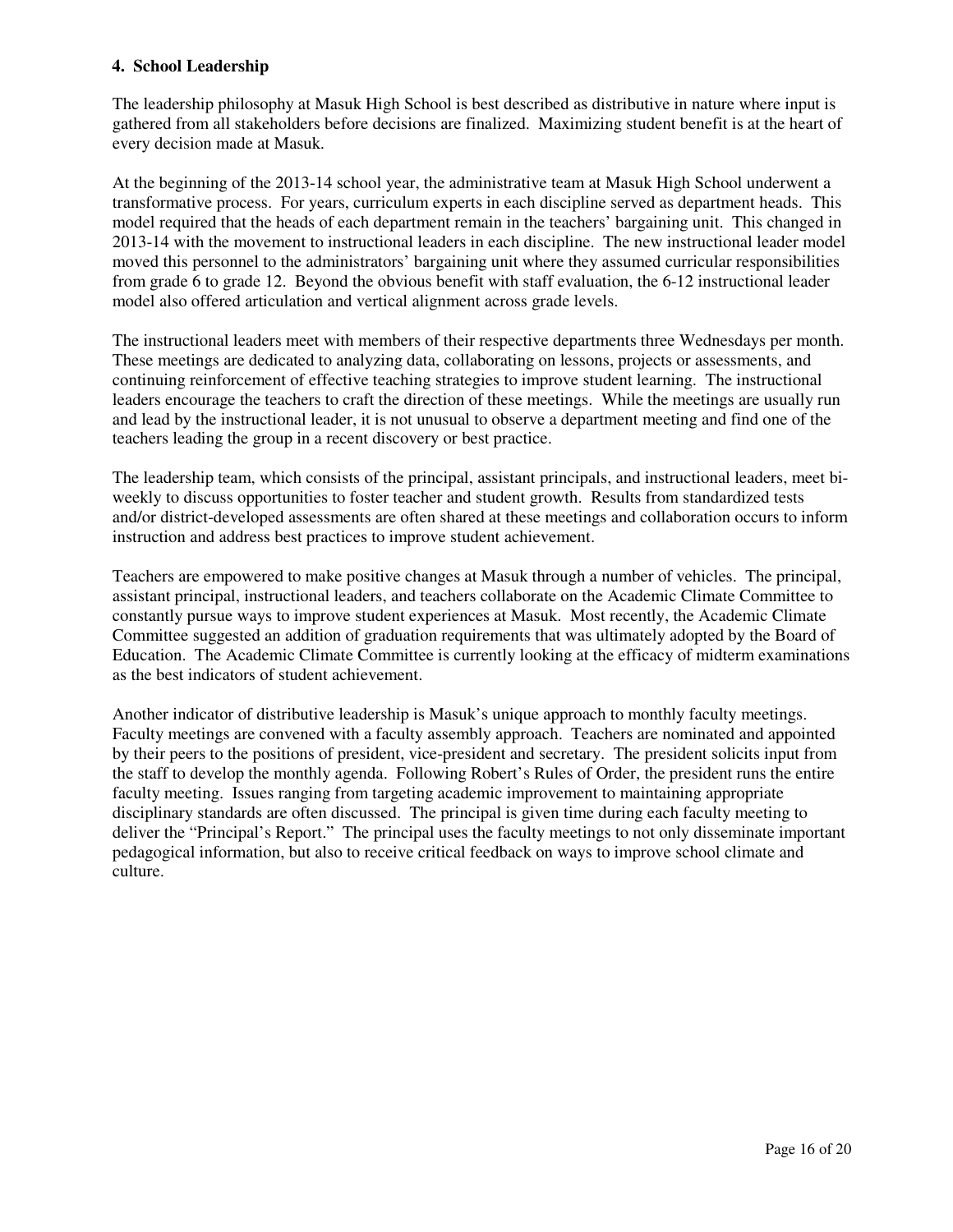# **STATE CRITERION--REFERENCED TESTS**

| <b>Subject:</b> Math                                        | <b>Test:</b> Connecticut Academic Performance |
|-------------------------------------------------------------|-----------------------------------------------|
|                                                             | Test                                          |
| <b>All Students Tested/Grade: 10</b>                        | <b>Edition/Publication Year: 2013</b>         |
| <b>Publisher:</b> Connecticut State Department of Education |                                               |

| School Year                             | 2012-2013      | 2011-2012 | 2010-2011      | 2009-2010    | 2008-2009    |
|-----------------------------------------|----------------|-----------|----------------|--------------|--------------|
| Testing month                           | Mar            | Mar       | Mar            | Mar          | Mar          |
| <b>SCHOOL SCORES*</b>                   |                |           |                |              |              |
| Proficient and Above                    | 96             | 92        | 94             | 98           | 95           |
| Goal and Above                          | 80             | 65        | 72             | 80           | 75           |
| Number of students tested               | 313            | 285       | 294            | 324          | 355          |
| Percent of total students tested        | 98             | 93        | 98             | 98           | 97           |
| Number of students tested with          |                | 15        |                |              |              |
| alternative assessment                  |                |           |                |              |              |
| % of students tested with               | $\overline{2}$ | 5         | $\overline{2}$ | $\mathbf{1}$ | $\mathbf{1}$ |
| alternative assessment                  |                |           |                |              |              |
| <b>SUBGROUP SCORES</b>                  |                |           |                |              |              |
| 1. Free and Reduced-Price               |                |           |                |              |              |
| Meals/Socio-Economic/                   |                |           |                |              |              |
| <b>Disadvantaged Students</b>           |                |           |                |              |              |
| Proficient and Above                    | 86             | 86        | 83             | 95           | 86           |
| Goal and Above                          | 71             | 45        | 46             | 68           | 57           |
| Number of students tested               | 21             | 29        | 24             | 19           | 14           |
| 2. Students receiving Special           |                |           |                |              |              |
| <b>Education</b>                        |                |           |                |              |              |
| Proficient and Above                    |                |           |                |              |              |
| Goal and Above                          |                |           |                |              |              |
| Number of students tested               |                |           |                |              |              |
| 3. English Language Learner             |                |           |                |              |              |
| <b>Students</b>                         |                |           |                |              |              |
| Proficient and Above                    |                |           |                |              |              |
| Goal and Above                          |                |           |                |              |              |
| Number of students tested               |                |           |                |              |              |
| 4. Hispanic or Latino                   |                |           |                |              |              |
| <b>Students</b>                         |                |           |                |              |              |
| Proficient and Above                    |                |           |                |              |              |
| Goal and Above                          |                |           |                |              |              |
| Number of students tested               |                |           |                |              |              |
| 5. African-American                     |                |           |                |              |              |
| <b>Students</b><br>Proficient and Above |                |           |                |              |              |
| Goal and Above                          |                |           |                |              |              |
| Number of students tested               |                |           |                |              |              |
|                                         |                |           |                |              |              |
| <b>6. Asian Students</b>                |                |           |                |              |              |
| Proficient and Above                    |                |           |                |              |              |
| Goal and Above                          |                |           |                |              |              |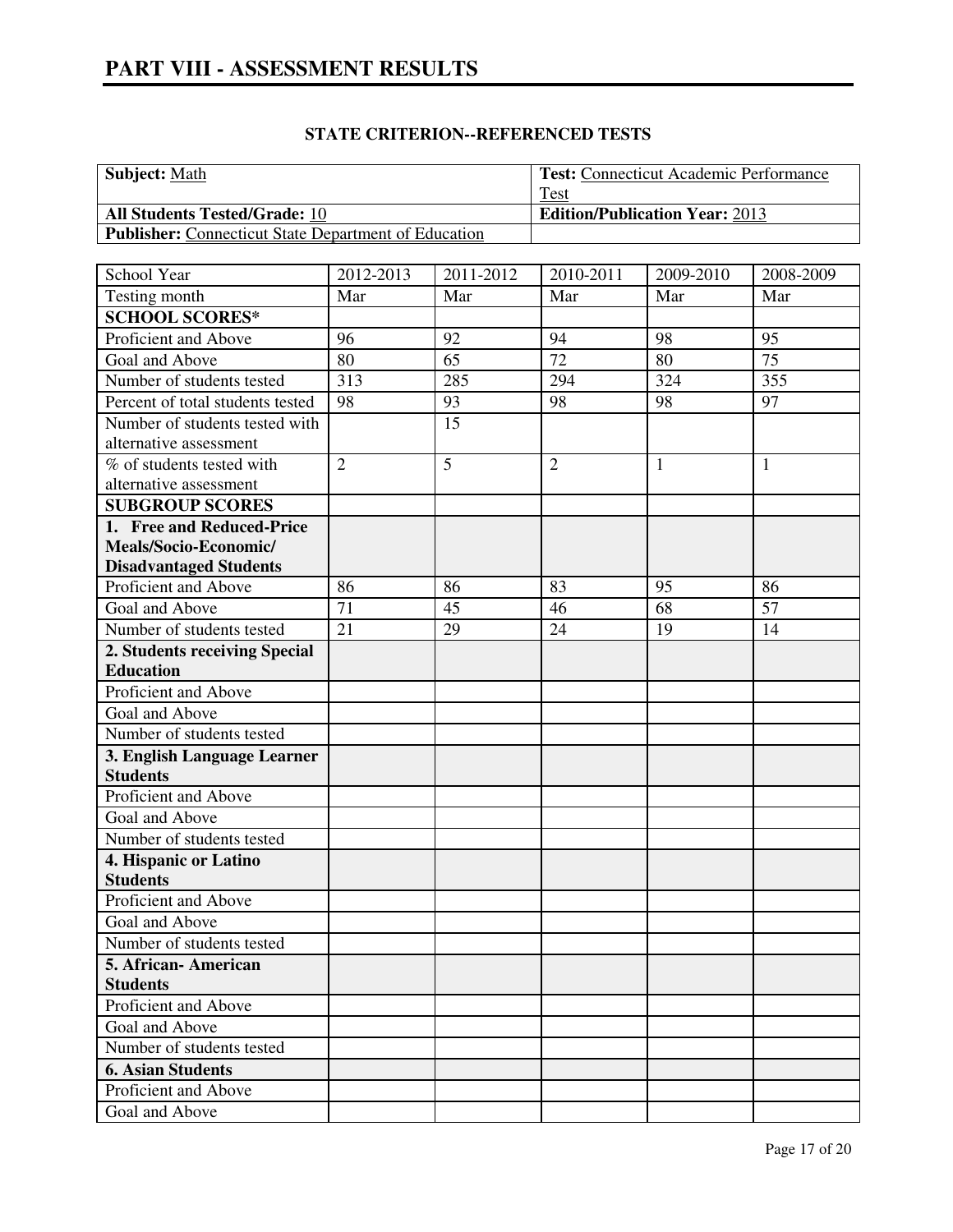| School Year                      | 2012-2013 | 2011-2012 | 2010-2011 | 2009-2010 | 2008-2009 |
|----------------------------------|-----------|-----------|-----------|-----------|-----------|
| Number of students tested        |           |           |           |           |           |
| 7. American Indian or            |           |           |           |           |           |
| <b>Alaska Native Students</b>    |           |           |           |           |           |
| Proficient and Above             |           |           |           |           |           |
| Goal and Above                   |           |           |           |           |           |
| Number of students tested        |           |           |           |           |           |
| 8. Native Hawaiian or other      |           |           |           |           |           |
| <b>Pacific Islander Students</b> |           |           |           |           |           |
| Proficient and Above             |           |           |           |           |           |
| Goal and Above                   |           |           |           |           |           |
| Number of students tested        |           |           |           |           |           |
| 9. White Students                |           |           |           |           |           |
| Proficient and Above             | 96        | 92        | 95        | 97        | 96        |
| Goal and Above                   | 81        | 64        | 74        | 81        | 77        |
| Number of students tested        | 268       | 257       | 259       | 299       | 311       |
| <b>10. Two or More Races</b>     |           |           |           |           |           |
| identified Students              |           |           |           |           |           |
| Proficient and Above             |           |           |           |           |           |
| Goal and Above                   |           |           |           |           |           |
| Number of students tested        |           |           |           |           |           |
| 11. Other 1: Other 1             |           |           |           |           |           |
| Proficient and Above             |           |           |           |           |           |
| Goal and Above                   |           |           |           |           |           |
| Number of students tested        |           |           |           |           |           |
| 12. Other 2: Other 2             |           |           |           |           |           |
| Proficient and Above             |           |           |           |           |           |
| Goal and Above                   |           |           |           |           |           |
| Number of students tested        |           |           |           |           |           |
| 13. Other 3: Other 3             |           |           |           |           |           |
| Proficient and Above             |           |           |           |           |           |
| Goal and Above                   |           |           |           |           |           |
| Number of students tested        |           |           |           |           |           |

**NOTES:**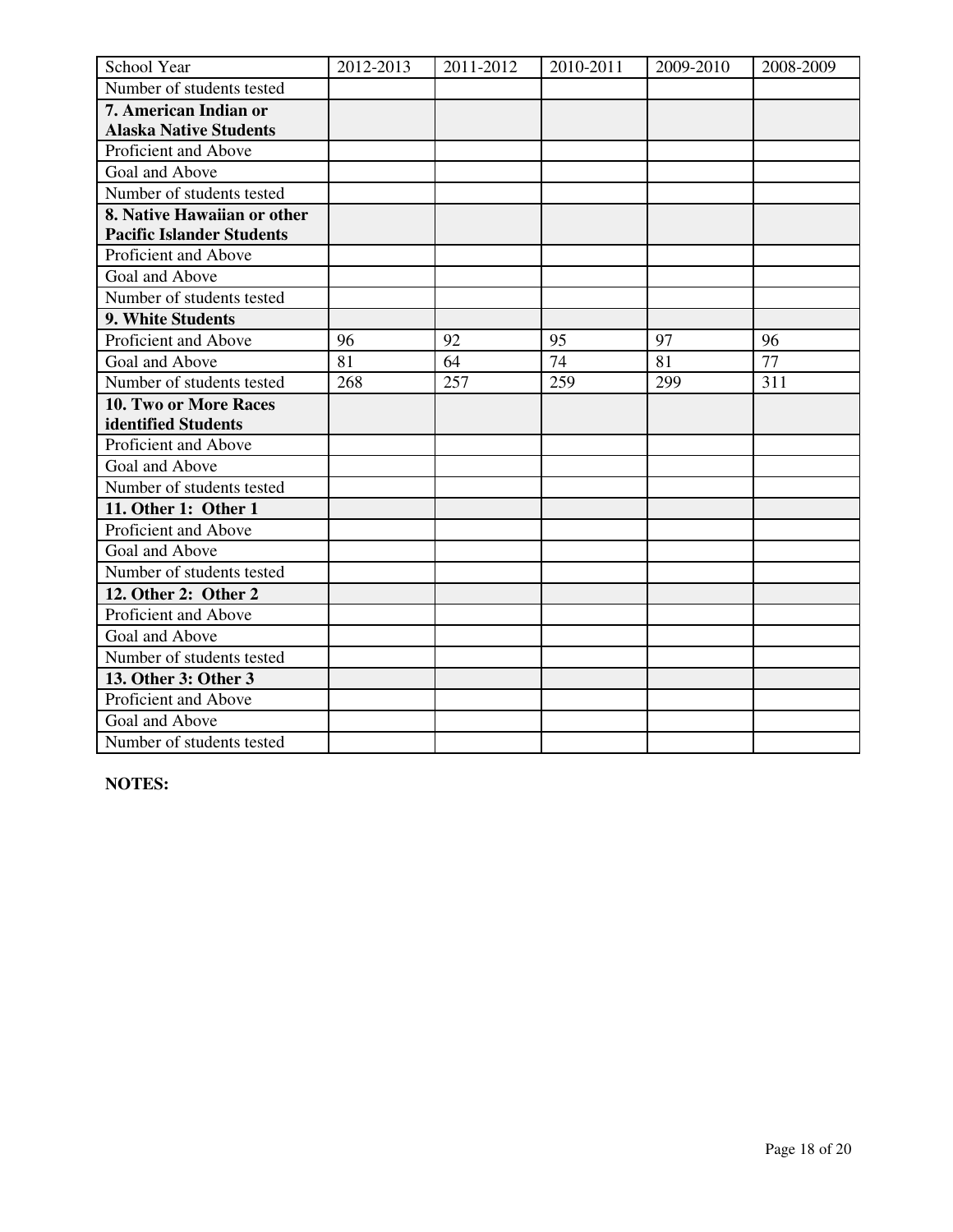# **STATE CRITERION--REFERENCED TESTS**

| <b>Subject:</b> Reading/ELA                                 | <b>Test: Connecticut Academic Performance</b> |
|-------------------------------------------------------------|-----------------------------------------------|
|                                                             | Test                                          |
| <b>All Students Tested/Grade: 10</b>                        | <b>Edition/Publication Year: 2013</b>         |
| <b>Publisher:</b> Connecticut State Department of Education |                                               |

| School Year                      | 2012-2013      | 2011-2012      | 2010-2011    | 2009-2010 | 2008-2009    |
|----------------------------------|----------------|----------------|--------------|-----------|--------------|
| Testing month                    | Mar            | Mar            | Mar          | Mar       | Mar          |
| <b>SCHOOL SCORES*</b>            |                |                |              |           |              |
| Proficient and above             | 95             | 91             | 94           | 96        | 96           |
| Goal and Above                   | 71             | 65             | 57           | 66        | 71           |
| Number of students tested        | 315            | 291            | 296          | 326       | 356          |
| Percent of total students tested | 99             | 95             | 99           | 99        | 97           |
| Number of students tested with   |                | 11             |              |           |              |
| alternative assessment           |                |                |              |           |              |
| % of students tested with        | $\overline{2}$ | $\overline{4}$ | $\mathbf{1}$ | 1         | $\mathbf{1}$ |
| alternative assessment           |                |                |              |           |              |
| <b>SUBGROUP SCORES</b>           |                |                |              |           |              |
| 1. Free and Reduced-Price        |                |                |              |           |              |
| Meals/Socio-Economic/            |                |                |              |           |              |
| <b>Disadvantaged Students</b>    |                |                |              |           |              |
| Proficient and above             | 83             | 81             | 81           | 90        | 100          |
| Goal and Above                   | 35             | 52             | 23           | 42        | 50           |
| Number of students tested        | 23             | 31             | 26           | 19        | 14           |
| 2. Students receiving Special    |                |                |              |           |              |
| <b>Education</b>                 |                |                |              |           |              |
| Proficient and above             |                |                |              |           |              |
| Goal and Above                   |                |                |              |           |              |
| Number of students tested        |                |                |              |           |              |
| 3. English Language Learner      |                |                |              |           |              |
| <b>Students</b>                  |                |                |              |           |              |
| Proficient and above             |                |                |              |           |              |
| Goal and Above                   |                |                |              |           |              |
| Number of students tested        |                |                |              |           |              |
| 4. Hispanic or Latino            |                |                |              |           |              |
| <b>Students</b>                  |                |                |              |           |              |
| Proficient and above             |                |                |              |           |              |
| Goal and Above                   |                |                |              |           |              |
| Number of students tested        |                |                |              |           |              |
| 5. African - American            |                |                |              |           |              |
| <b>Students</b>                  |                |                |              |           |              |
| Proficient and above             |                |                |              |           |              |
| Goal and Above                   |                |                |              |           |              |
| Number of students tested        |                |                |              |           |              |
| <b>6. Asian Students</b>         |                |                |              |           |              |
| Proficient and above             |                |                |              |           |              |
| Goal and Above                   |                |                |              |           |              |
| Number of students tested        |                |                |              |           |              |
| 7. American Indian or            |                |                |              |           |              |
| <b>Alaska Native Students</b>    |                |                |              |           |              |
| Proficient and above             |                |                |              |           |              |